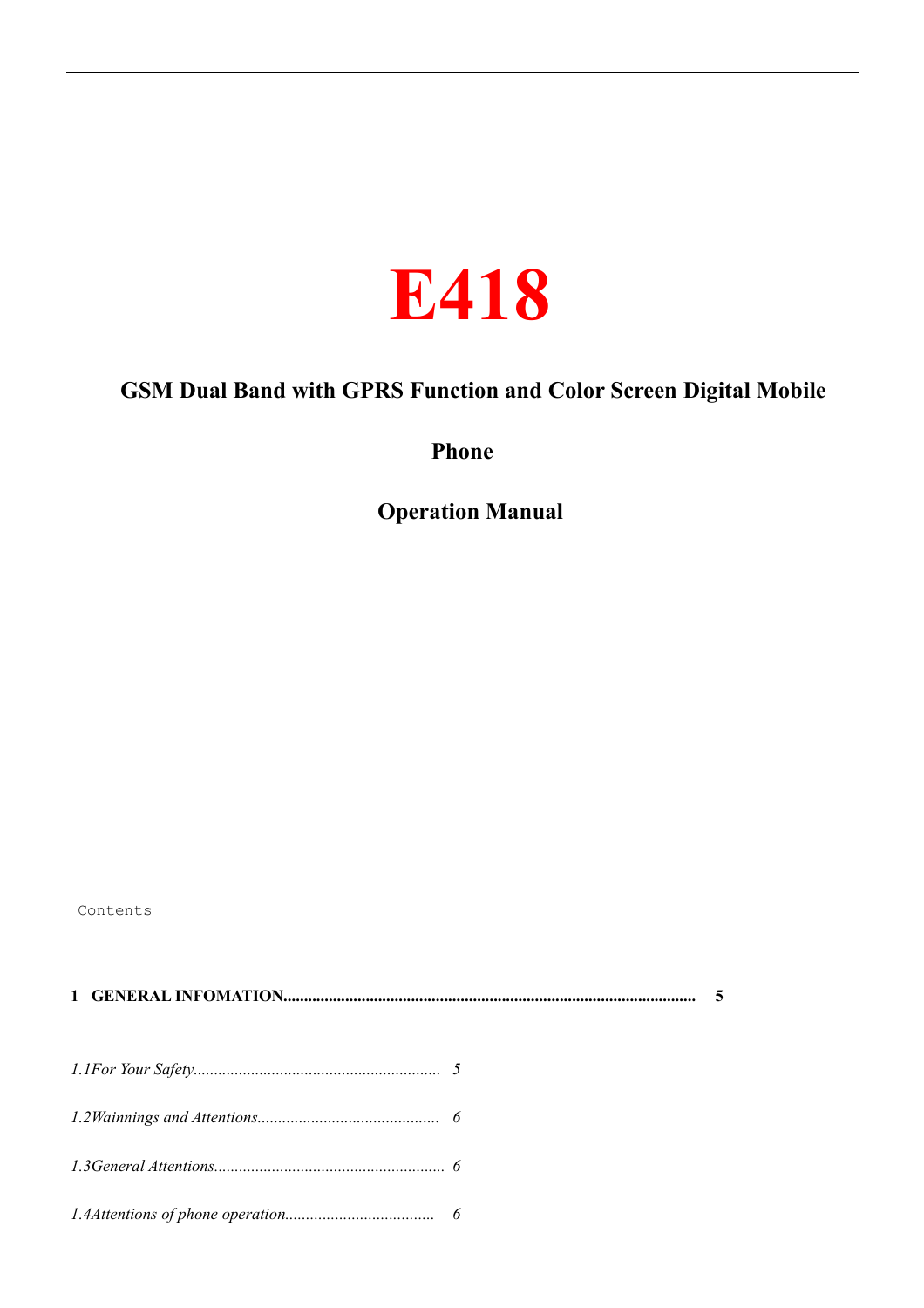|                           | -10 |
|---------------------------|-----|
|                           |     |
|                           |     |
|                           |     |
|                           |     |
|                           |     |
|                           |     |
|                           |     |
|                           |     |
|                           |     |
|                           |     |
|                           |     |
|                           |     |
|                           |     |
|                           |     |
|                           |     |
|                           |     |
| Make a international call |     |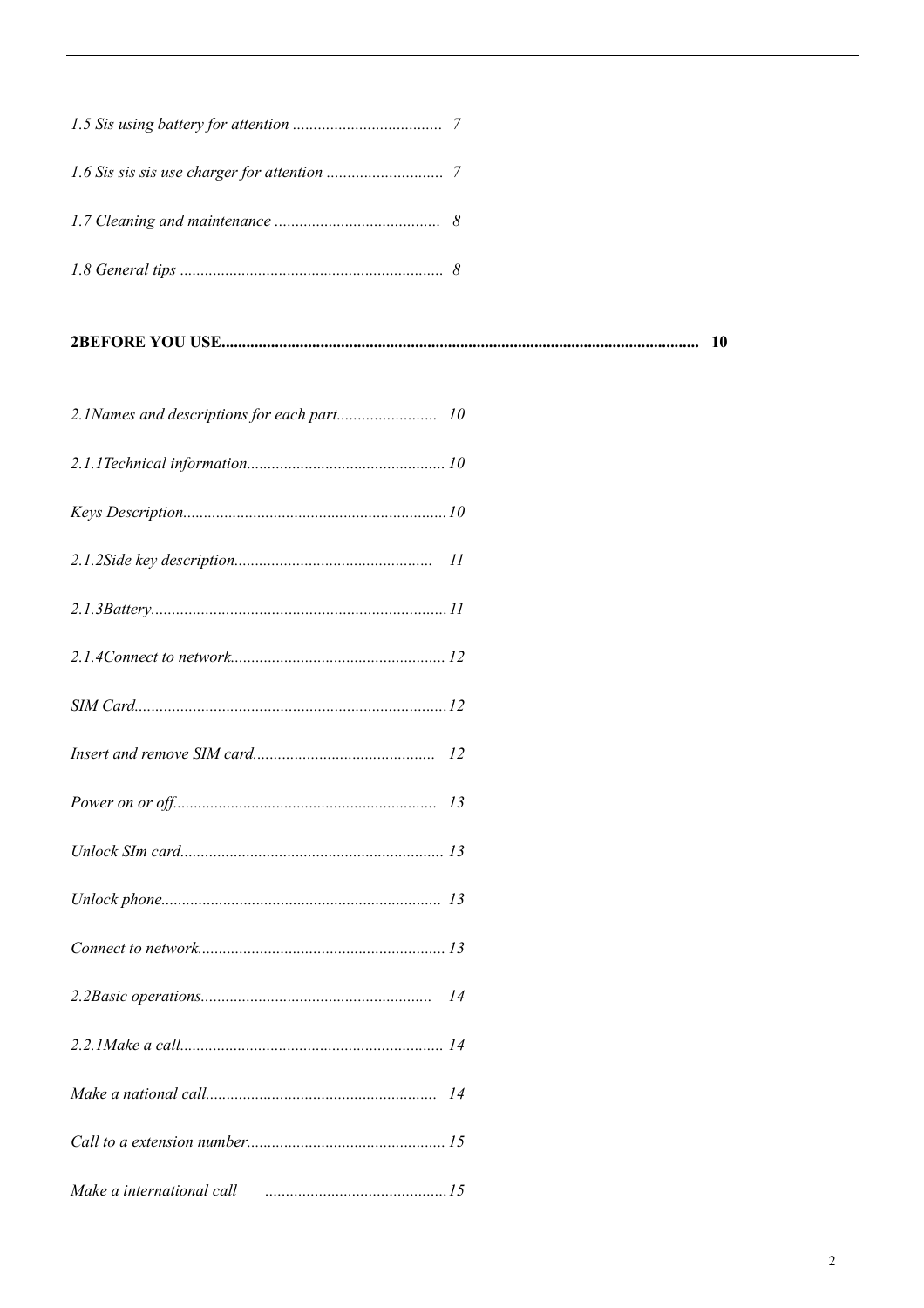*2.2.3 Phone....................................................................... 16*

If the installation of the key answer to the arbitrary open, the key will answer the call, according to arbitrary, *Otherwise, depending on dial-up access Ruanjian key or left unanswered, then left Ruanjian can call. If headphones have stuck, you can also use the headset button to answer the call. If you inconvenient button can be set up to automatically receive opened, and has stuck headphones, in the ring or vibration, phone access................................ 16*

| -17 |
|-----|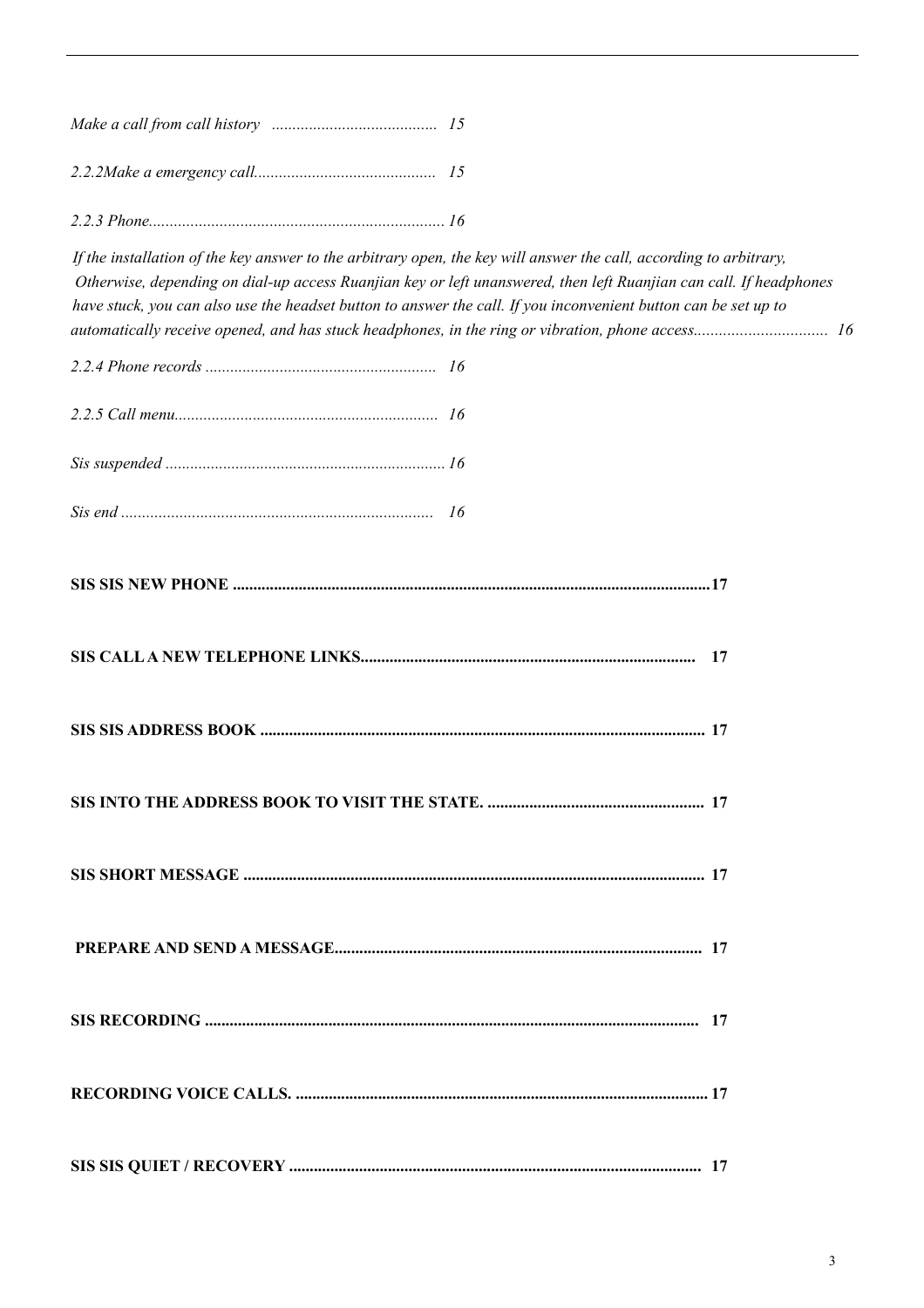| Main menu or sub-menu at all levels, from top to bottom by rolling to the crucial function of the gland function |  |  |
|------------------------------------------------------------------------------------------------------------------|--|--|
|                                                                                                                  |  |  |
|                                                                                                                  |  |  |
|                                                                                                                  |  |  |
| The default menu structure functions as follows :  18                                                            |  |  |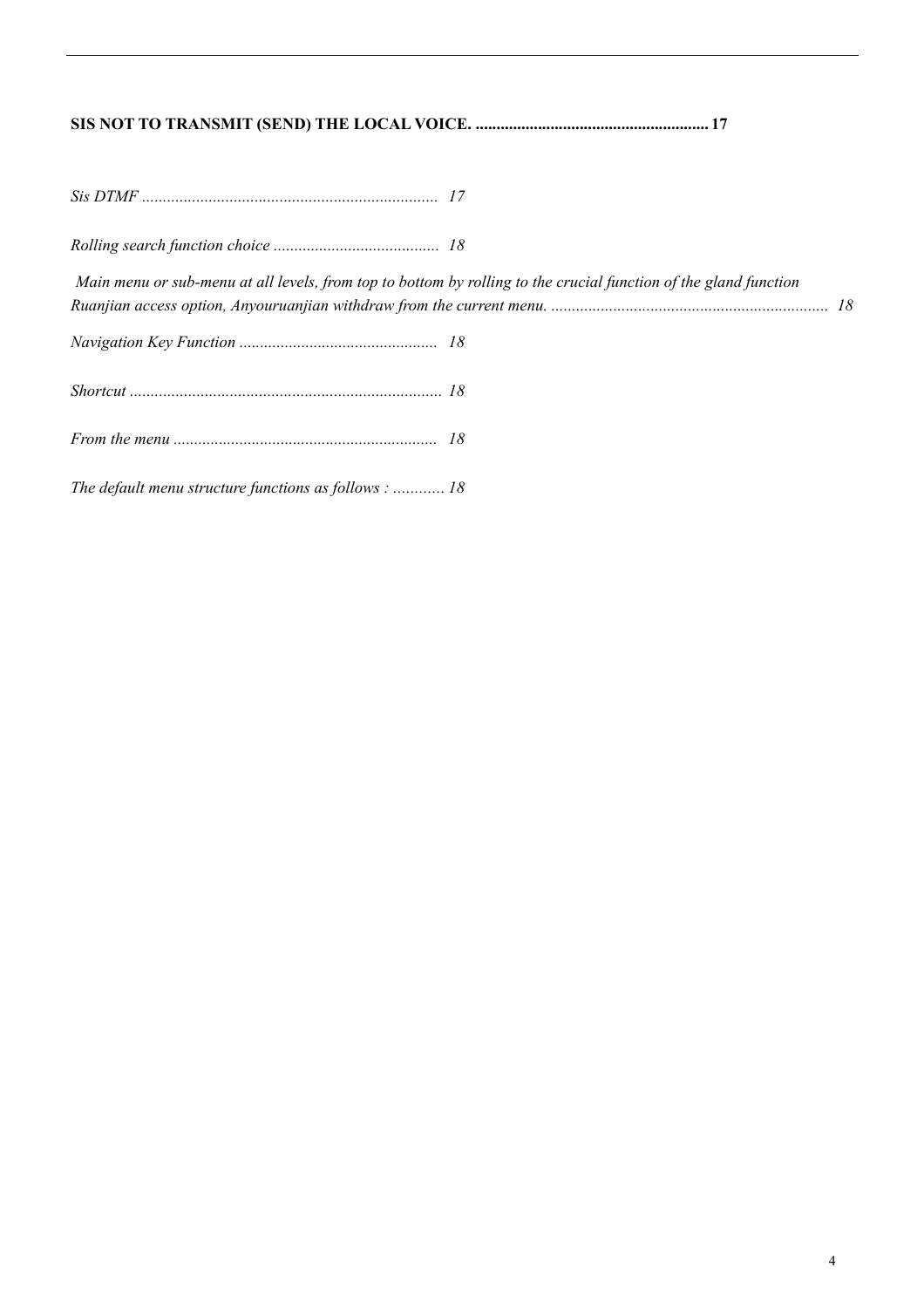### **1 General Infomation**

#### Introduction

Thank you for choosing E418 serie mobile phone. Through this manual, you can know how to use this phone and understand all of its fuctions and the simple operation.

E418 color screen mobile phone is designed for GSM/GPRS network. It gives you many utility functions including Chinese input, Address book, 64 chords ring tones, multimedia message, recorder, calendar, alarm, schedule, unit exchange, calculator, games, mp3 player, AVI video player besides voice communication. It also include the hot keys to make you more comfortable to enjoy music and videos when you working or playing. Besides these, it has individuating MMI too. The perfect function design can meet your different requirements.

E418 color screen mobile phone meets the GSM/GPRS standard and authenticated by the authoritative organizations around the world.

Our company keeps the rights to modify this manual without any notice.

#### **1.1For Your Safety**

- n If your phone was loss or stolen, please report it to your service provider or the shop which you buy the phone to let your phone and SIM card invalidate. Through this, you can avoid the pecuniary loss which caused by the illegal use of your phone.
- **n** When you contract to your service provider or the shop which you buy the phone, the IMEI number which prints on the label stick on the back of your phone is needed. Please record it and keep it well for future.
- To avoid illegal use, please take some action, such as:
	- Set the PIN number of your SIM card and modify it before others know it.
	- When you leave your car, please do not place it on the place where can be seen by other easily.
	- Set Restrict calls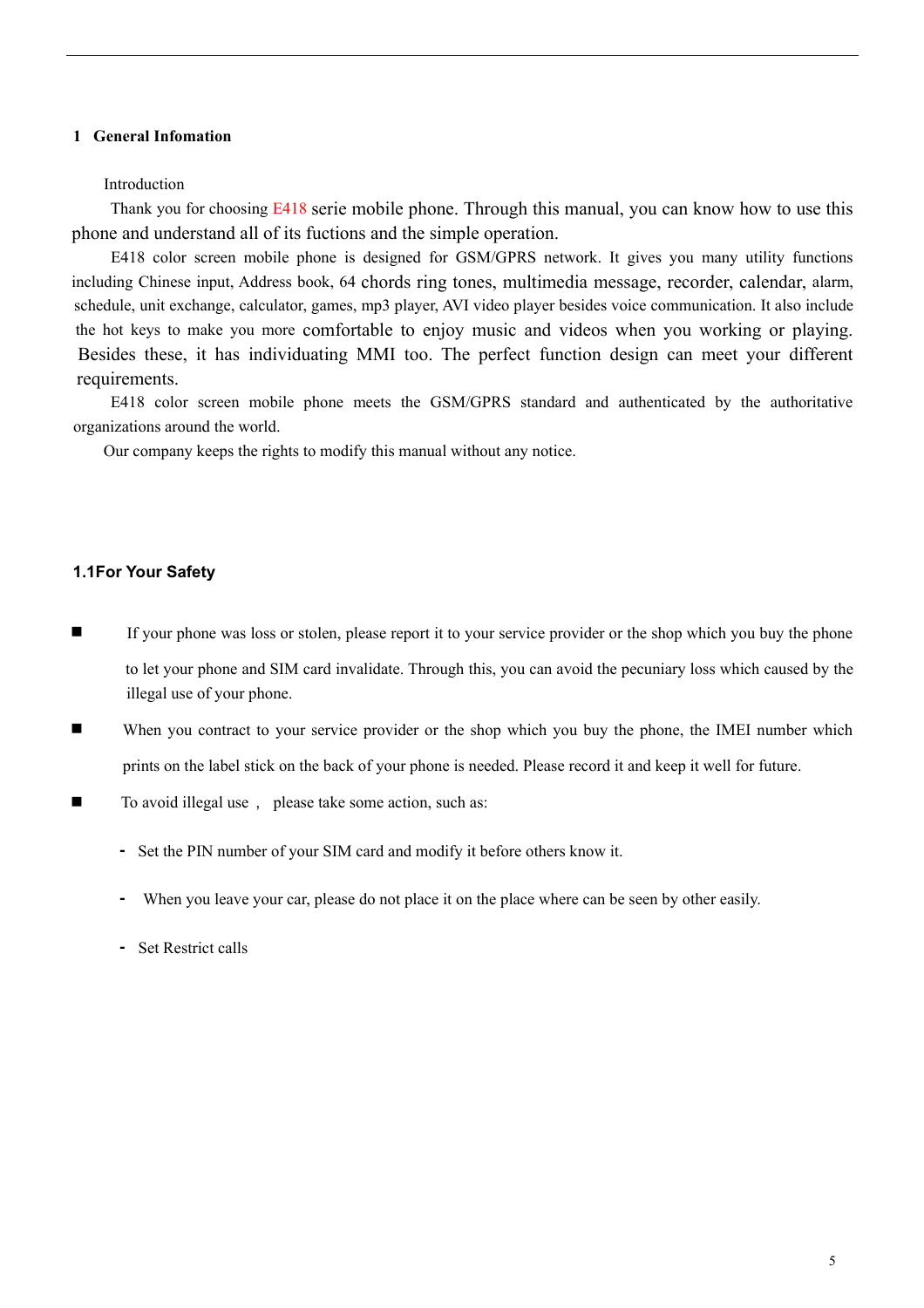### **1.2Wainnings and Attentions**

Please read this information carefully before useing your mobile phone to make sure you use it correctly and safely.

# **1.3General Attentions**

- Use only the chargers which approved by our company. Other products would cause damage to the battery.
- Do not hit shock or throw it strongly to avoid causing problems or fires.
- Do not store it and its charger in microwave oven or other high-pressure device as it can causes accident like circuit damage and fire.
- Do not use it in the place where inflammable and explosible gas exist as it can causes phone problems and fires.
- Do not store it in hot, cold areas or dusty, dirty areas as the phone can be damaged.
- n Keep it out of the reach of small children to avoid causing damage to children as children would use it as toy.
- Do not place it on the imbalance or not smooth table as it would fall and broken or cause damage.

### **1.4Attentions of phone operation**

on flight.

- Turn off your phone wherever it is forbidden to use it like on aircraft and in hospital because your phone would cause interference or damage to the electronic equipments and medical devices. When use phone in these areas, please obey the associated regulations. This phone can power on and off
- Do not use it around high precision or low signal electronic devices as the RF signals would cause wrong

automatically at a specific time, please check your alarm setting to make sure it don't power on

operations or other problems. Especially pay attention to these devices list below: Hearing aids, pacemakers and other medical devices, fire detectors, automatic doors, and other automatic control equipments. Please contract to the device manufacturer ot local sales to know the effects.

■ Sis it is not to beat up on the LCD screen or other hard things, otherwise it would cause damage to the LCD panels

and LCD liquid leakage. If LCD liquid into the eyes of the blind be dangerous. Then immediately wash eyes with water (never rubbed his eyes) and went to the hospital for treatment. Sis not demolished or converted the phone, it will be the mobile phone damage and leakage circuit fault. Sis in a very few cases, cell phone use in certain types of vehicles may have an adverse effect inside electronic equipment. Then please do not use mobile phones to avoid missing the security assurances. Sis not to using needles, pens and other sharp things button, otherwise it would have damaged cell phone or misoperation. Sis if the antenna were damaged, please do not use the phone, or may cause physical harm. Sis too close to avoid cell phone cards and other magnetic objects, the cell phone radiation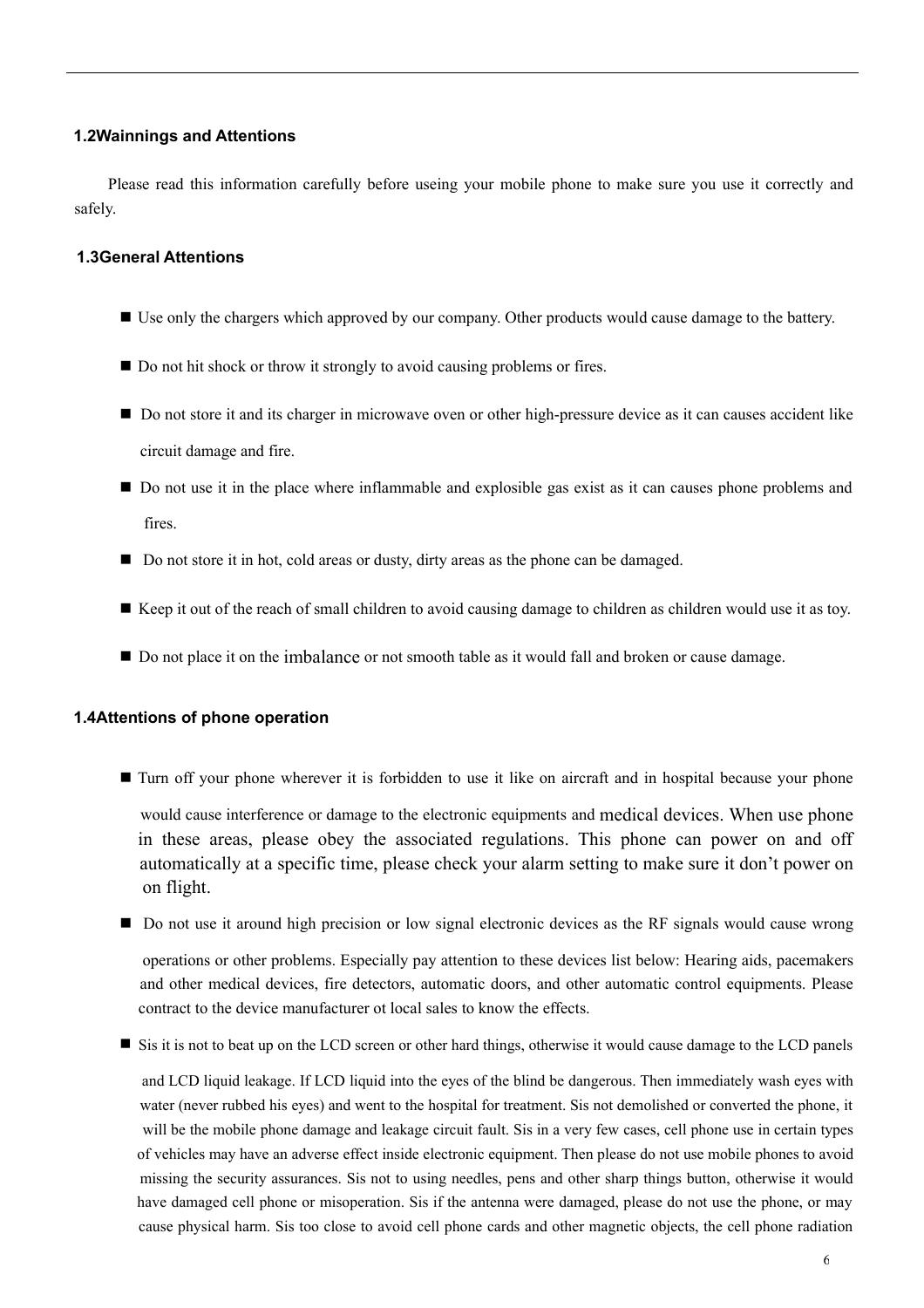may remove floppy disks, the Provident Fund card. Storage credit card information. I should be grateful if you would sis of mental and other small metal objects on the mobile handset away from the place. Magnetic loudspeakers work that will attract those small metal objects, which may cause injury or damage to personal cell phone on. Sis avoid mobile phone wet, the water or other liquid into the cell phone will cause cell phone overheating and leakage fault.

### **1.5 Sis using battery for attention**

- Sis SIM installed and not the imposition of pressure, otherwise it would cause damage SIM
- I Sis not to end the first welding cell, which could lead to leakage, overheating, and the burst of fire.
- Sis if the battery fluid into the eyes of the blind be dangerous, then please do not hand rubbed his eyes with copious irrigation, then immediately go to hospital for treatment.
- Sis-fire or heater in the side not to use or place cell phones and other high-temperature, which could lead to cell phone batteries overheating, burst and caught fire.
- Sis not to make mobile phone wet, otherwise it will create mobile phone batteries overheating, smoke and corruption.
	- I Sis sis not to direct sunlight or high temperatures used mobile phone batteries near the vehicle. If it did it would cause a cell phone inside an overheated battery fluid leakage and may reduce performance and shorten life.
	- Sis sis sis not to charge more than 24 consecutive hours.

#### **1.6 Sis sis sis use charger for attention**

- n Please use 220V AC. Lead to the use of other voltage leakage, fire and the damage to the cell phone and charger.
- n Prohibit short-chargers, otherwise it would cause electric shock, and smoke damage to the charger.
- Sis damage to the power line, please do not use the charger, which could lead to fire or electric shock.
- In Sis sis requested to promptly clean power socket plot in the dust.
- Sis, please do not put water on the charger next to the containers to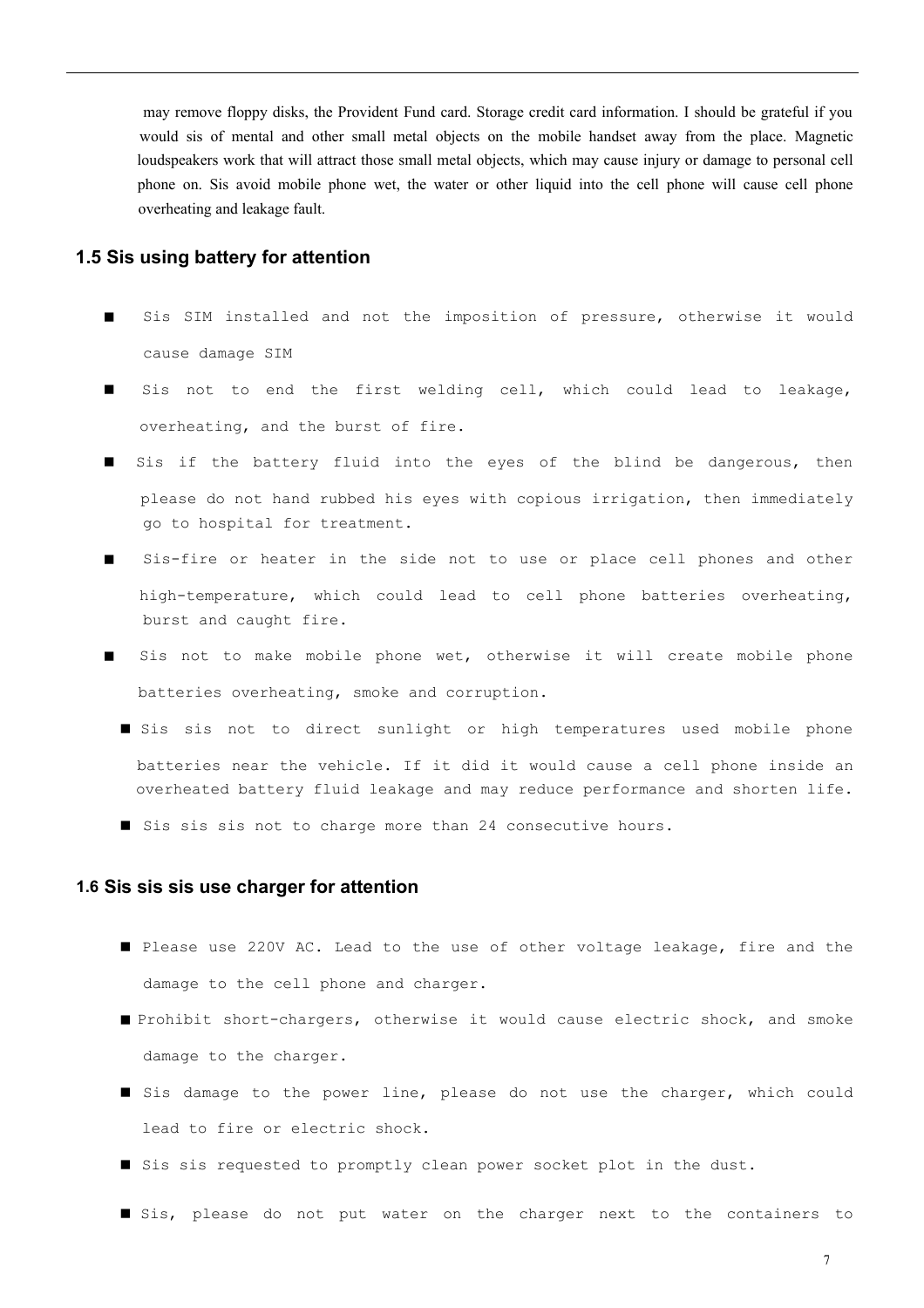prevent spills caused water chargers overheating and leakage fault.

- Sis if exposed to water or other liquids charger to the socket Pulling down from power immediately to prevent overheating and fire. electric shock and charger failure.
- Please do not demolished or converted sis sis chargers, which could lead to personal injury, electrocution, fire damage and chargers.
- I Sis high humidity in the bathroom, please do not use the charger, which could lead to electric shock, fire and damage to the charger.
- Please do not contact sis wet hands chargers, wiring and electrical outlets, which could lead to electric shock.
- If Sis should not be a heavy load on the power supply wire-line or modified, otherwise it will create an electric shock and fire.
- Please sis sis in the cleaning and maintenance of the former power plugs will draw from the socket.
- Sis sis sis ? to seize charger plugs, wires widening power line damage caused electric shock and fire.

#### **1.7 Cleaning and maintenance**

- Sis and cell phone chargers no waterproofing, please do not use the bathroom in the high humidity, and should also avoid being rain-soaked.
- I Sis dry with a soft clean cloth mobile phones, batteries and chargers.
- Sis not to use alcohol or benzene diluent solution cleans the cell phone.
- Sis sis will lead to dirt socket connections and power-down, I could not rechargeable, regular cleaning.

#### **1.8 General tips**

Cell phone :

- Sis please shoot 5 ° C to 40 ° C temperature and humidity environment of the phone.
- Sis if possible, away from regular phones, television, radios and office automation equipment in the local mobile phone users. equipment and the use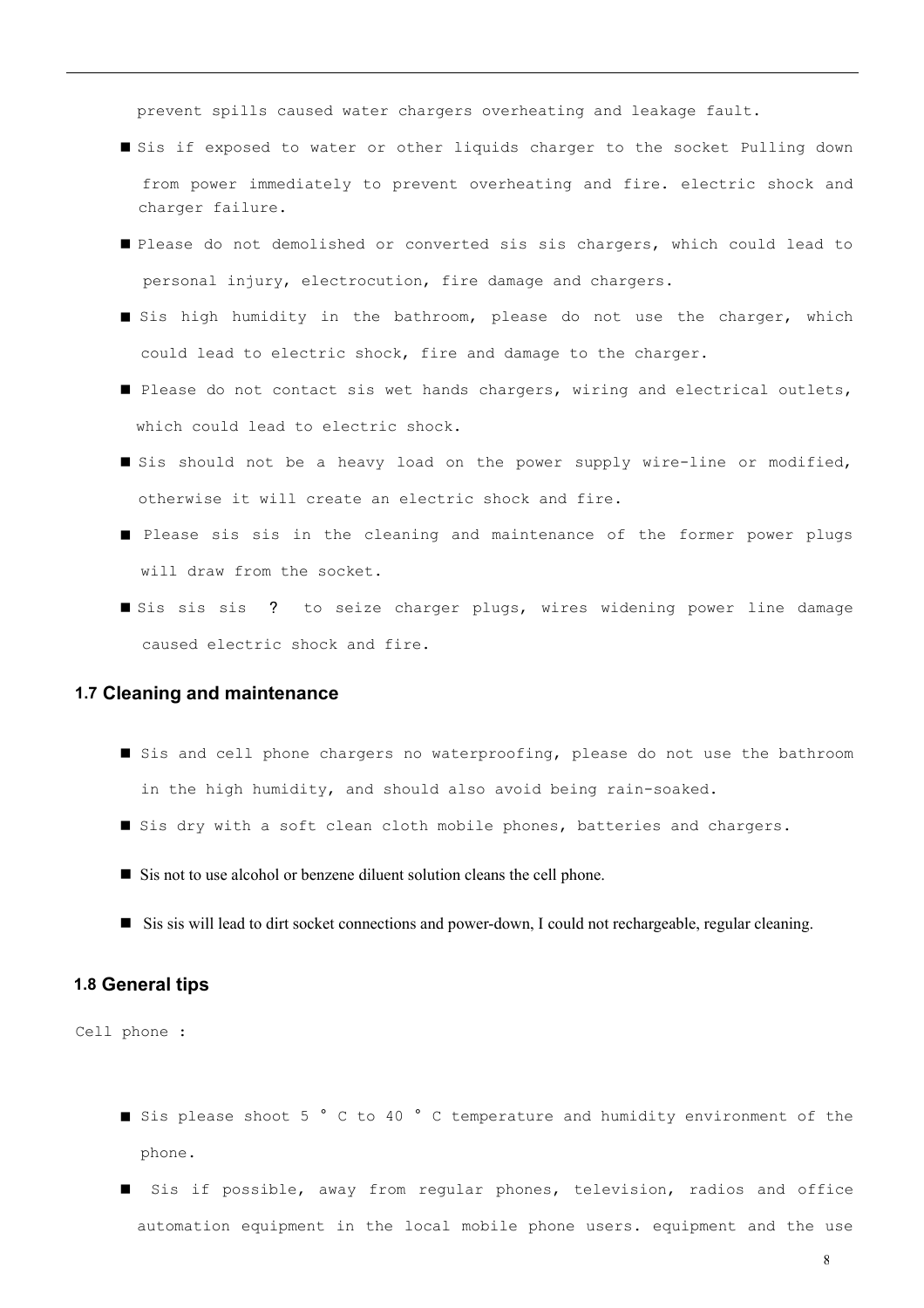of mobile phones in order not to affect these results.

Sis batteries :

- n I should be grateful if you would sis sis on the battery without direct sunshine, cool ventilated places.
- Sis cell phone battery life is limited. The frequent use of rechargeable batteries were gradually reduced in time. Void repeatedly charging that battery life done, the new models should be designated replacement batteries.

Charger :

■ Sis, please do not charge at the following locations : the direct sunlight; The temperature was below 5 ° C or more than 40 ° C; humidity, vibration or more gray areas where (cause failures); television, radios and other electrical appliances near (the impact of images, sound effects).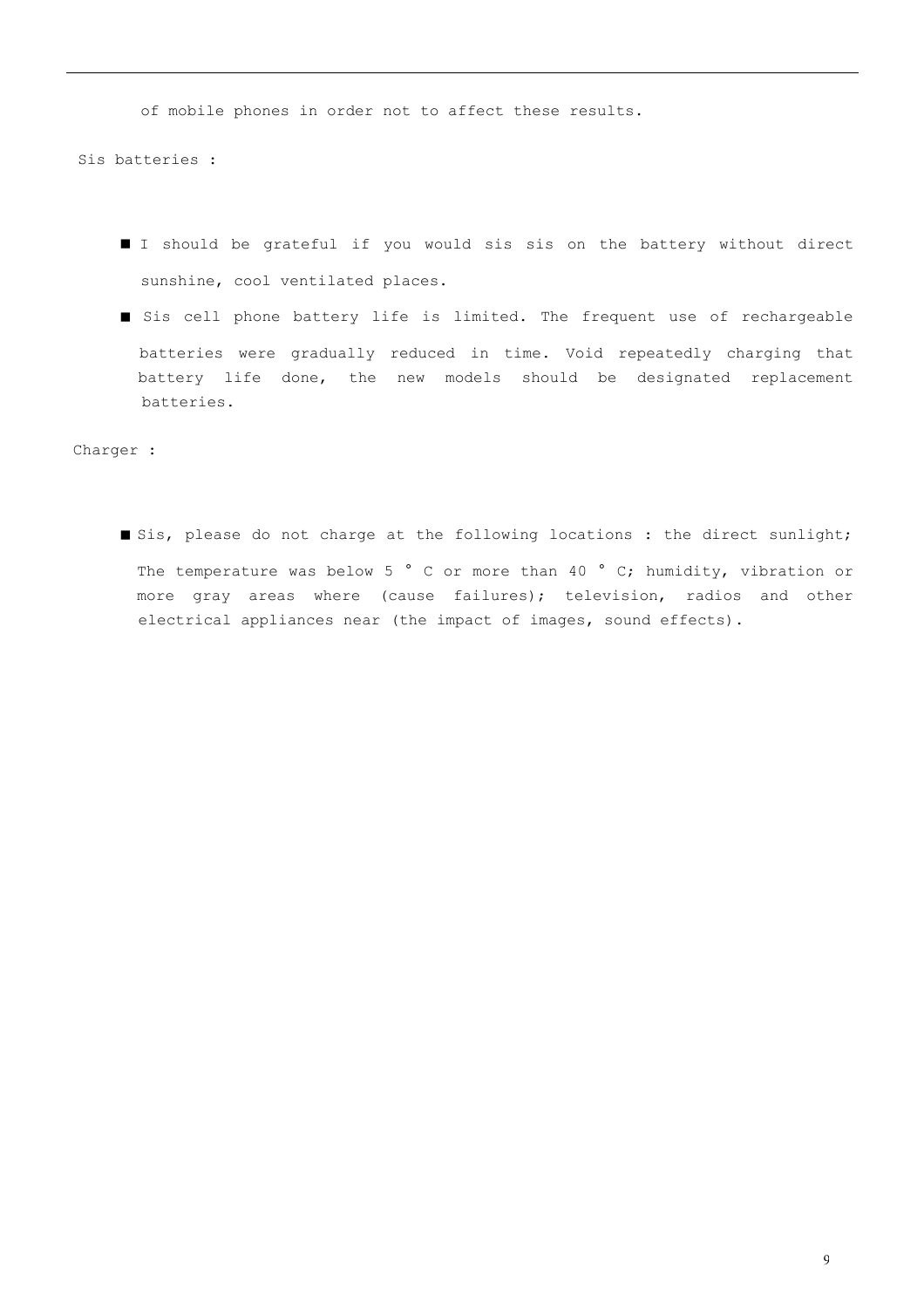# **2Before you use**

# **2.1Names and descriptions for each part**

# **2.1.1Technical information**

# Phone

Model **E418** 

Dimension (Length 4Width 4 Height ) 91mm 441mm 48.3mm

Weight 50g (with 550mAh battery)

Li-I on battery

Model **E418** 

Voltage 3.7 V

Charge limit voltage 4.2V

Capacity 550 mAh

Standby time about 100 Hours ~160 Hours

Talk time about 2.5 Hours ~5 Hours

Travel Charger

| Model | JT-A60450                  |  |
|-------|----------------------------|--|
| Input | AC 100-240V 50/60 HZ 120mA |  |

# **Keys Description**



# K\_MENURIGHT: Right key

Move cursor to right when in edit mode.

# K MENULEFT: Left key

Move cursor to left when in edit mode.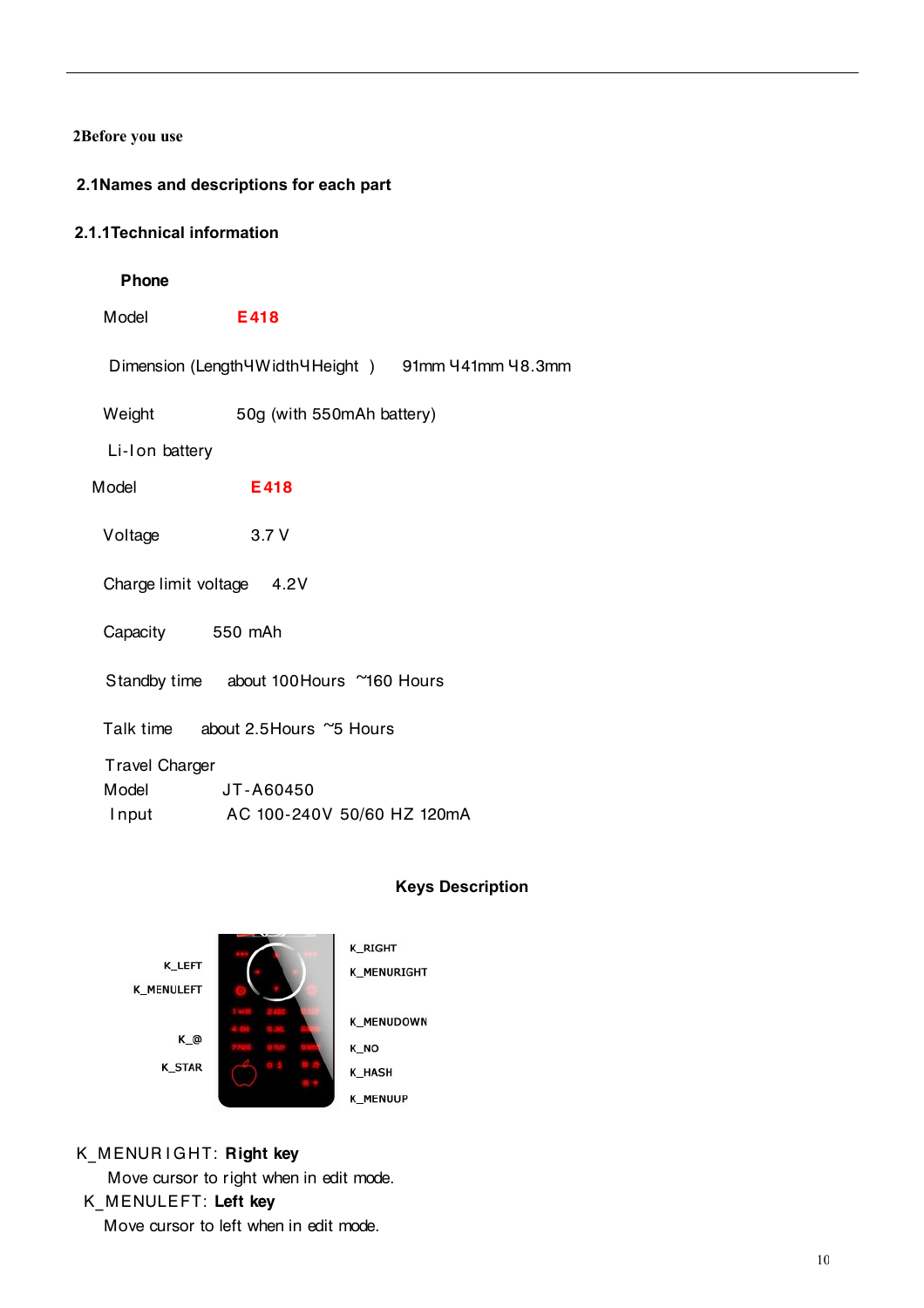# K MENUUP: Up key

Move cursor up when in edit mode.

# K MENUDOWN: Down key

Move cursor down when in edit mode.

# K  $@:$  Play key

Show messages when in idle mode.

# K\_R I GHT: Right soft key

Perform the function which shows in right corner of the screen bottom.

# K\_LEFT: Left soft key

Perform the function which shows in left corner of the screen bottom.

# K NO: Number key

I nput number and characters, 2 to 9 keys can assigned as hot keys for quick dial.

# K STAR: \* kev

I nput all special characters, Chinese characters,  $P'$  and  $H$ .

# K HASH:  $#$  Kev

I nput  $H'$  or change input method when press it.

Attention: In this manual, press a key means press it and then free; long press a key means press and hold it two seconds or more time, then free.

# **2.1.2Side key description**

The side key of the phone is very usefull.

1. Power key : Long press this key to switch the phone on or off.

# **2.1.3Battery**

New batteries only have 50% capacity and you can use it after unpack. A new battery will require two or three times full charge/discharge cycles in order to achieve its optimum performance. Charging the battery

- $\blacksquare$  Plug the charger into the appropriate electrical outlet.
- Plug the charger into the charger port at the bottom of the phone.
- $\blacksquare$  The charging indicator icon starts to flash. If charging with phone off, the display will show a picture to indicate the charging process is going. If your battery is too weak, maybe the charging indicator icon can only appear after some time.
- n If the charging indicator icon stop flash and show fully, it meas the charging is complete. If charging with phone off, the display will show a picture to indicate the charging is complete. The charging procedure will last 3 or 4 hours normally and in this procedure it is normal that the battery, phone and charger will become hot.
- n After charging is complete, disconnect the connector from the phone and unplug the charger from electrical outlet.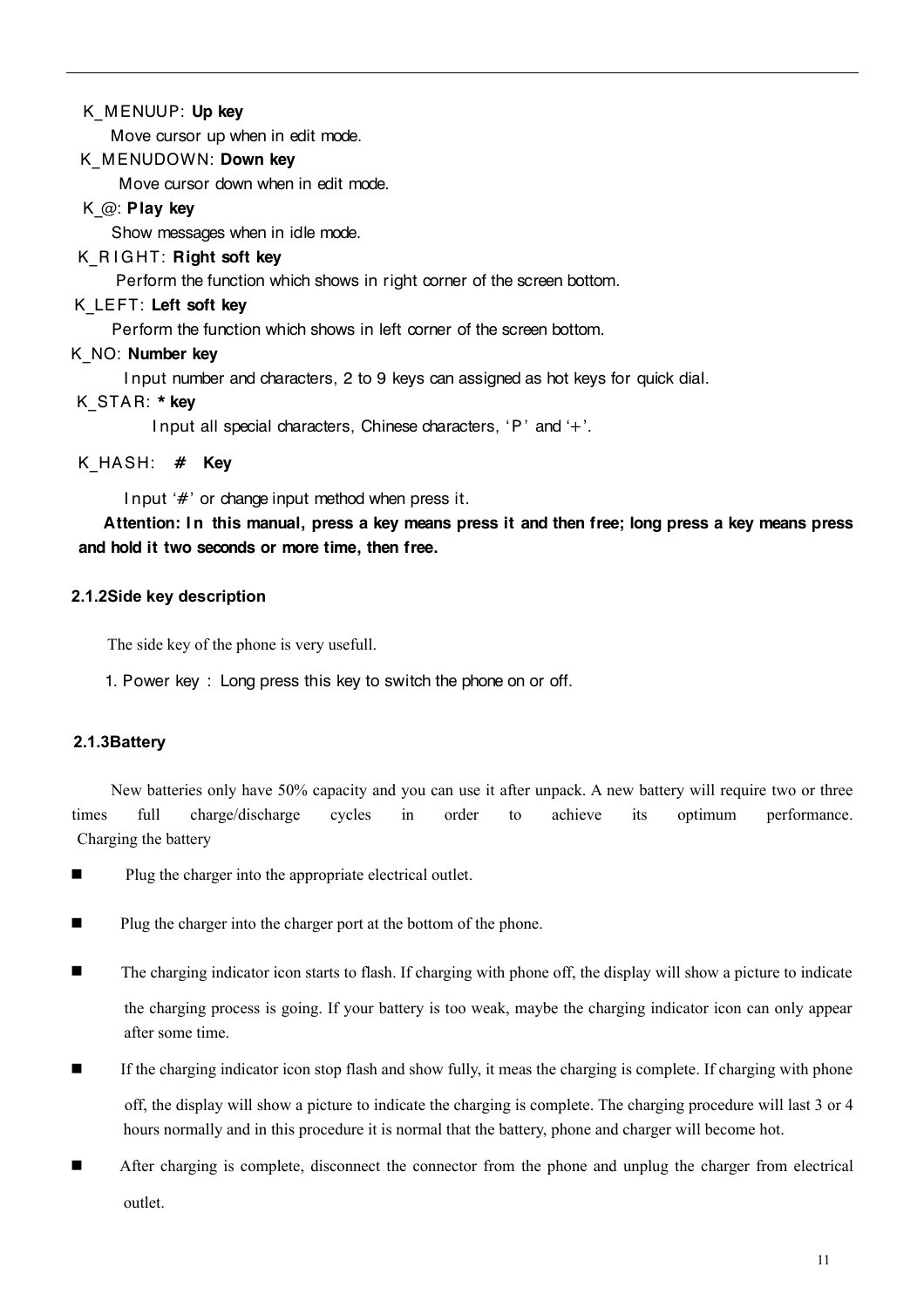#### **Attentions** :

- Charge battery at the temperature between  $+5\square \sim +40\square$  and the place should be with good ventilation. Use the charger provide by manufacturer. Other chargers may cause damage and will disobey the the warranty obligations.
- n Charge battery in time when phone switches off automatically or shows the warning that battery low. The charging time varies along with the capability.
- n The standby time and talk time are based on the ideal environment. It varies according to the network condition, working environment and how you use your phone.
- **n** After charging is complete, please disconnect the connector from the phone and unplug the charger from electrical outlet
- n If the charger still plugs in the charge slot and the phone has been fully charged, the phone will check the battery state automatically, and recharge the battery once it is not at full level after a long time (about 5~8 hours). But this will decrease the performance and life of your battery.

### **2.1.4Connect to network**

### **SIM Card**

You have to insert a validate SIM card before you use it. SIM card is the key to let you log in digital GSM **network.**

SIM card contains all the information needed to setup the network connection, your call history, names and phone numbers you saved in address book and short messages you received. It can be removed from your phone and used in any GSM phone (New phone can read information from SIM card automatically).

Do not touch metal areas on the SIM card to avoid loss or damage the information inside. Keep SIM card away from electric fields and magnetic fields. You can not log in the GSM network with a damaged SIM card.

# Wainnig: Make sure the phone is switched off before you remove SIM card. It is forbidden to insert or **remove SIM card when external power is connected to the phone, or the SIM card might be damaged.**

### **Insert and remove SIM card**

SIM card is stored in a card usually and you should take it out carefully before use it.

- Switch off your phone; remove battery and other external powers.
- Insert SIM card to the SIM card carrier as shown in the picture.
- **n** When you need to remove SIM card, please switch off your phone first, remove battery and then remove SIM card.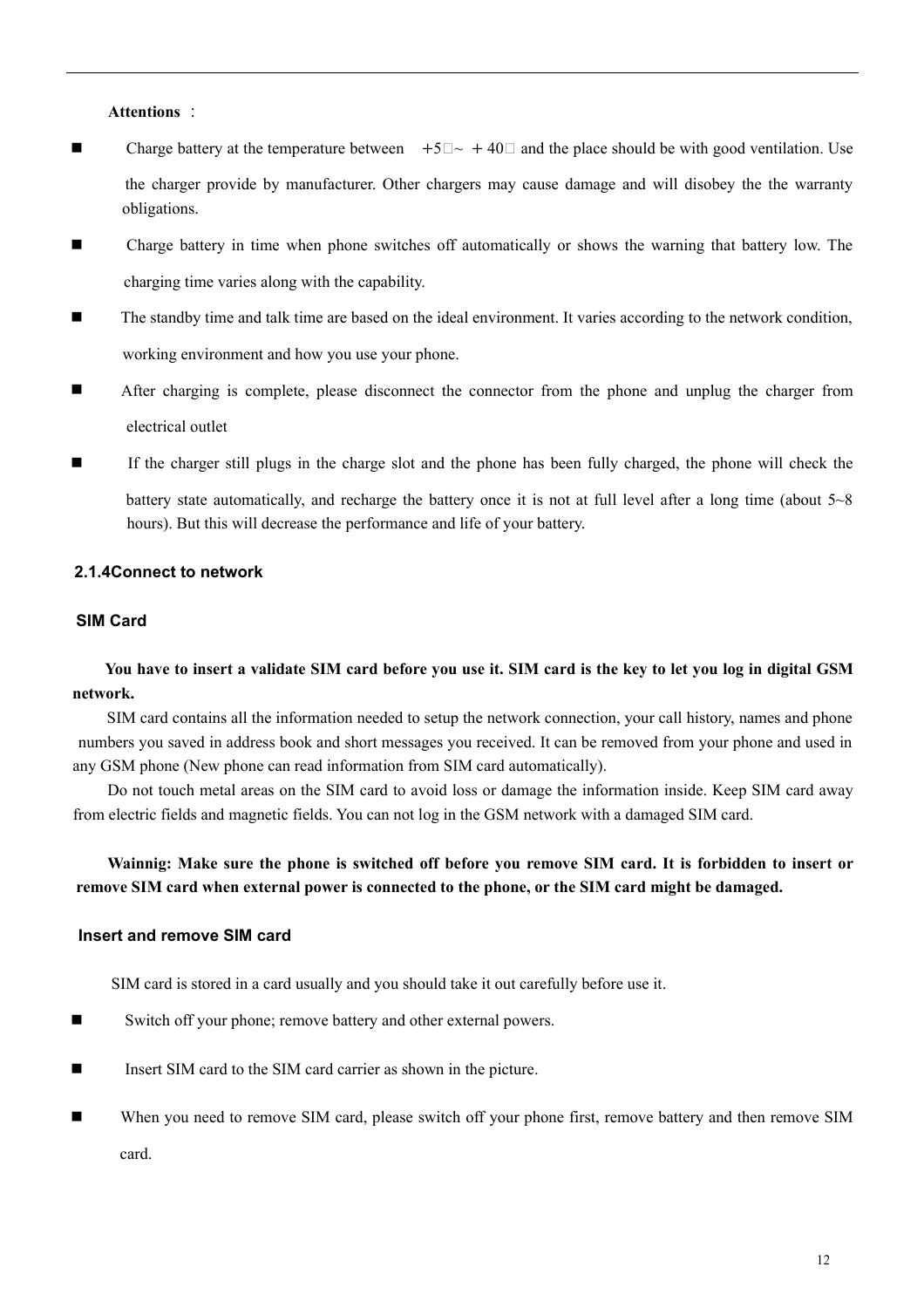#### **Power on or off**

To switch on the phone, please long press the power on/off key in the side of the phone or  $\bigcirc$   $\bigcirc$  ; To switch off

the phone, please do it again.

If you switch on the phone without SIM card, the phone wil ask you insert SIM card. After SIM card is inserted, the phone will verify it.

Then the notice below will be shown in sequence:

**Input PIN1** —— If you already set PIN in the SIM card

**Input Password** —— If you already set the phone unlock password, the initial password is "0000"

**Searching** ——The phone is searching network, it will be shown until a available network is found

### **Unlock SIm card**

To avoid illegal usage, PIN1 is used in the SIM card to encrypt data. If you active this function, you have to input PIN1 to unlock the SIM card every time when you switch on the phone. Then you can use it to make or receive calls. Also you can deactive this function (Refer to "Security" in section 7.3), in this condition, the SIM card can not avoid illegal usage.

Switch on phone by long press the power on/off key  $\sim 0$ 

■ Input PIN1, press the right soft key to clear input, press left soft key to enter PIN1. For example. If the PIN1 is

1234, please input like this:

### **1234**

If the PIN1 is entered incorrectly three times, the SIM card will be barred by network, and then the phone will ask for the PUK1, if you don't know the PUK1, do not try it, please ask your network provider for help. For more information, please refer to "Security" in section 7.3.

# Attention: A statndard PIN1 (4~8 digitals) is set in your SIM card by your network provider, please change it **right away. The details please refer to "Security" in section 7.3.**

### **Unlock phone**

To avoid illegal usage, this phone contains password protect function. If you active this function, you have to input the password to unlock it after PIN1 is entered (if PIN1 is set) every time when you switch on the phone, then you can use it to make and receive calls. You also can deactive this function, in this condition, the phone can not avoid illegal usage.

n Input phone unlock password, press right soft key to clear input, press left soft key to enter password. For

example, if the password is 1122, you have to input like this:

### **1 1 2 2**

If you forget your phone unlock password, please contract with local authorized service center or your tradesman to unlock your phone.

#### **Connect to network**

After unlock SIM card succfully, the phone will search for an available network automatically (the display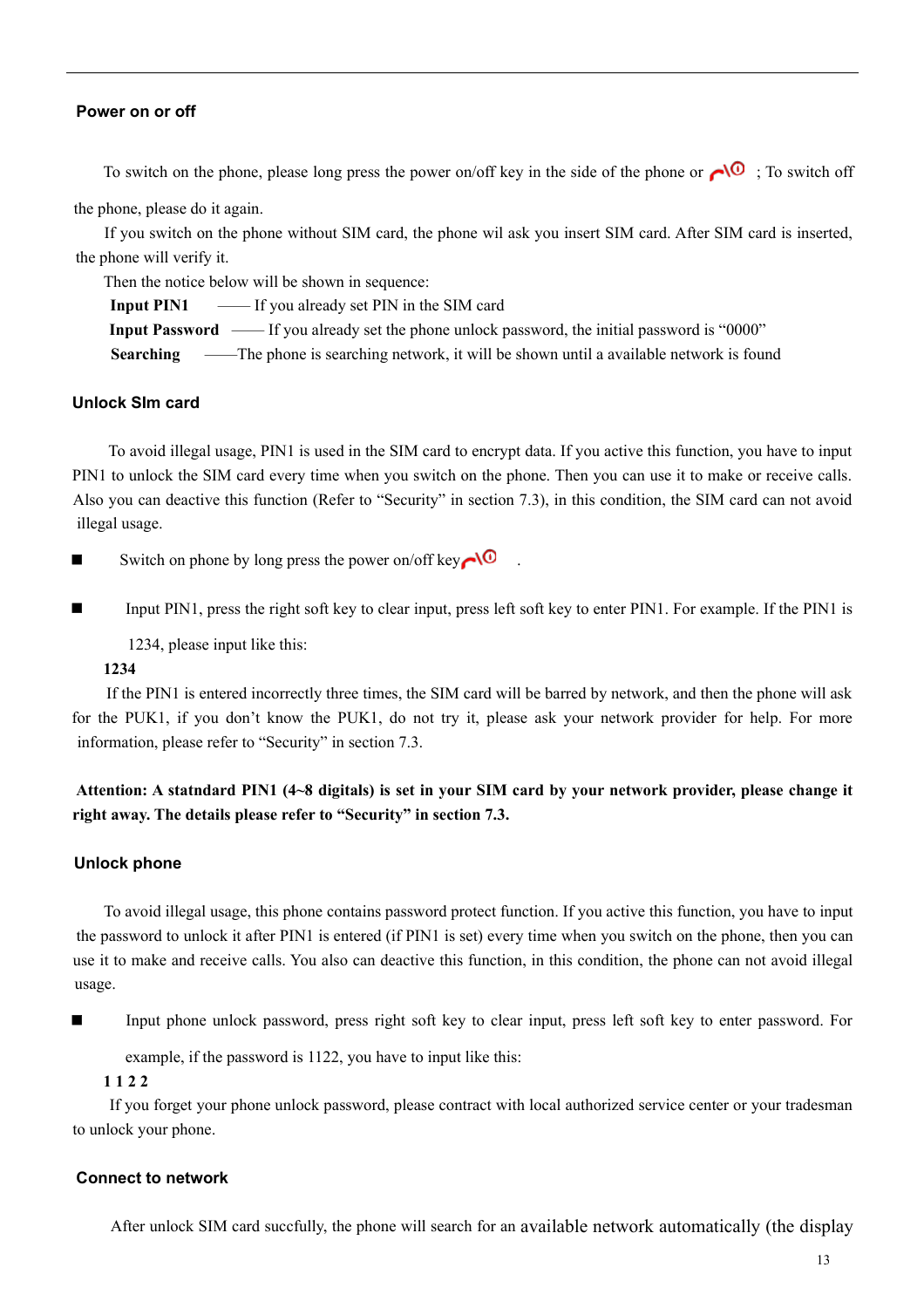shows "Searching"). Once a connection is setup, the display will show the network provider's name. At this time, phone is in idle mode, you can make or receiver a call besides:

- Press right soft key to enter phone book
- Press left soft key to enter menu





Attention: If "EMERGENCY" is shown on the screen, it means you are out of service, but you can make urgent **calls according to the signal strength.**

### **2.2Basic operations**

### **2.2.1Make a call**

When the display is showing the network provider's name, you can make or receiver calls. The signal strength is shown on the top left corner of screen (five signal lines means the strength is in max level).

Moving in a small range can improve the voice quality as the obstructions can affect it greatly.



### **Make a national call**

- 1. Use the number keys to input telephone number.
- 2. Press the send key to start call, press the right soft key to delete the last digital. The display will show calling animation when calling. After the call has been answered the display will show the communication status.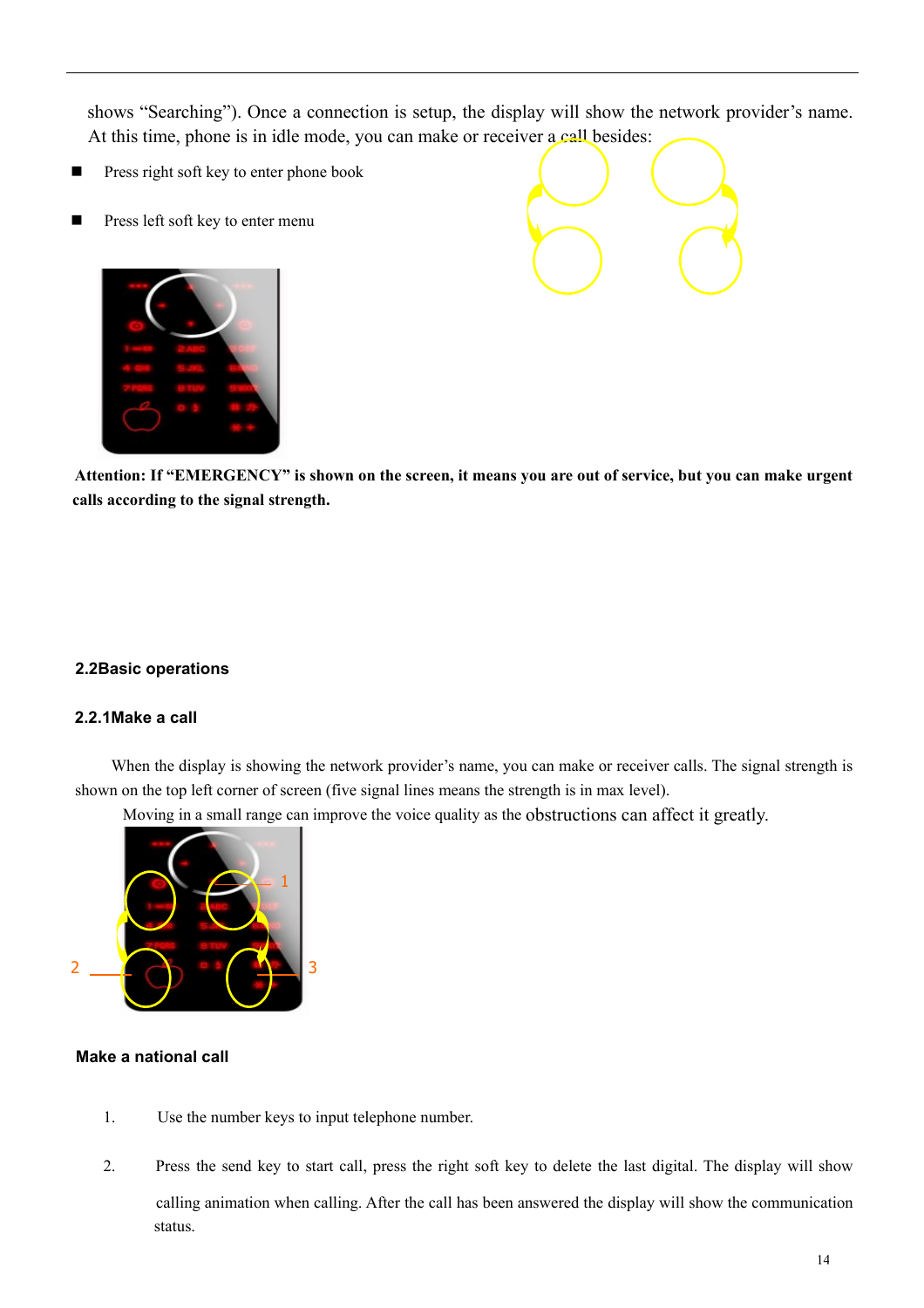3. Press end key to end a call.

# **Area code Phone number press send key**

#### **Call to a extension number**

Some extensions maybe can not call directly, you must connect to the telephone first and then dial the extension number. But if you insert "P" between telephone number and extension number, The phone will dial it automatically and connect to the extension. To input "P", please long press the **key** star (the display will show "P" at this time).

**Area code Telephone number P Extension number Send key**

Example for use "P" :

If you have a voice mail system and the telephone number is 8880000, mail box number is 6666, password is 8888. You can dial like this:

8880000 P 6666 P 8888

The first part of this number used to connect to the voice mail system.

After connection is setup, send 6666 to choose mail box.

Before send the password 8888, the second "P" will cause a delay of five seconds (The first "P" means waiting for connection setup, other "P" means a delay of five seconds).

### **Make a international call**

To make a international call, long press key 0 until a "+" shown on the screen. This will permit you make a call in any country even you don't know its country code (in China, it is 00).

Enter the country code and complete phone number after the prefixal character "+" is entered. Usually the country code of Germany is 49, Britain is 44 and Sweden is 46.

Please remove the leading "0" of the area code.

For example, if you call a hot line from other country, you should dial:

+86 21 114

**+ Country code Complete phone number Send key**

#### **Make a call from call history**

Every phone number you had called or answered is saved in the call history. All the numbers saved in the call history are classified according to dialed calls, received calls and missed calls. The phone also provides an option for you to view all the calls at a time. When the list is full, the old number will be replaced by the new one automatically. To view the list, please follow the steps below:

- n **To view dialed calls records, press send key**
- All the numbers in the list can be dialed by just press the send key

Press OK to view the details of the number is the list, select save in the options can save it to phone book.

#### **2.2.2Make a emergency call**

Only in GSM system coverage, you can make a emergency call. The display will show "EMERGENCY" if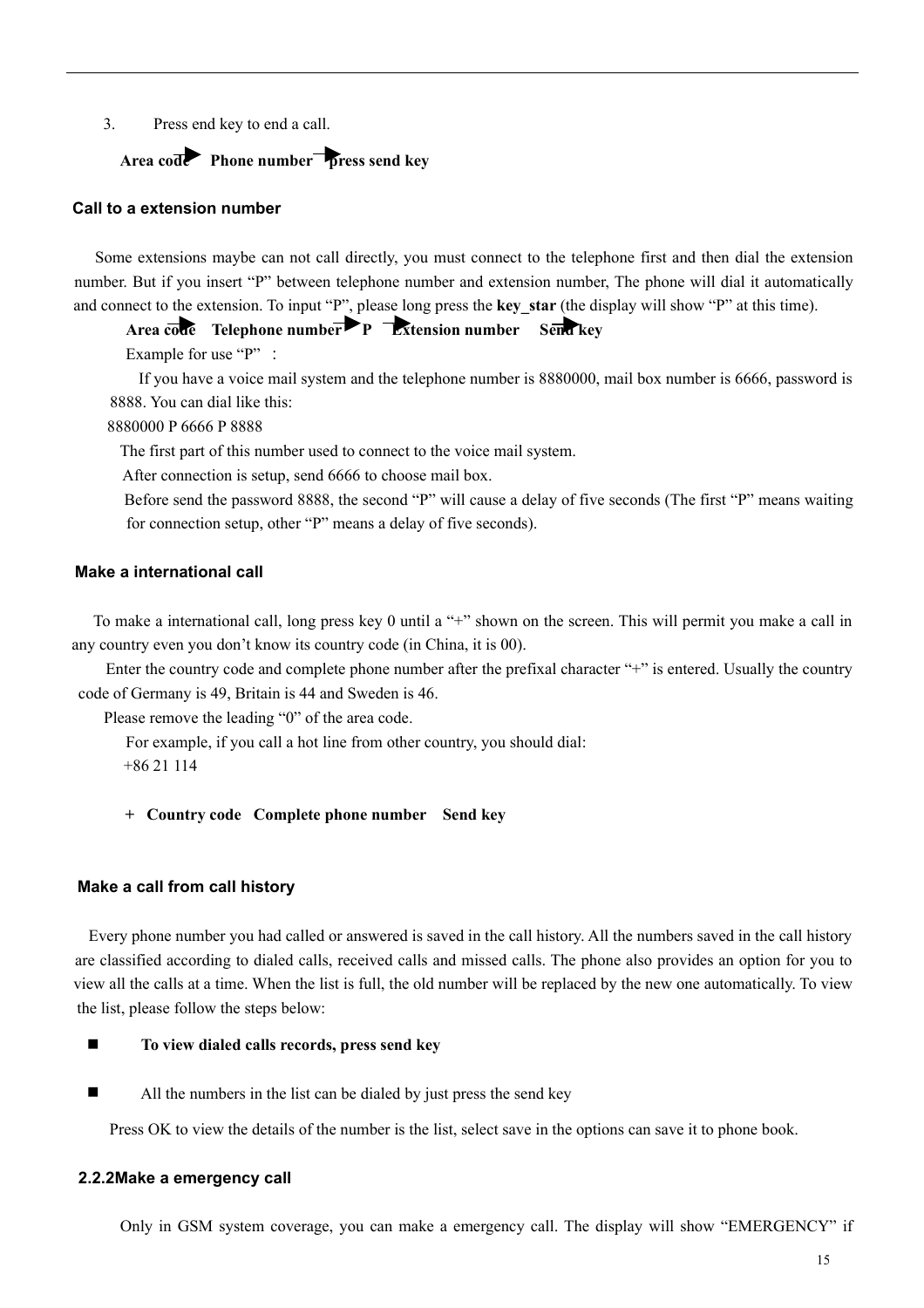your network provider does not provide service in this area to tell you that only emergency calls can accept by GSM system. You also can make emergency calls without SIM card if you in GSM system coverage.

#### **2.2.3 Phone**

**If the installation of the key answer to the arbitrary open, the key will answer the call, according to arbitrary, Otherwise, depending on dial-up access Ruanjian key or left unanswered, then left Ruanjian can call. If headphones have stuck, you can also use the headset button to answer the call. If you inconvenient button can be set up to automatically receive opened, and has stuck headphones, in the ring or vibration, phone access.**

#### **2.2.4 Phone records**

You can for your walkie-talkie phone records and a recent memory has been used since the time of all calls (see section 6.1 "conversation").

#### **2.2.5 Call menu**

In a state of the phone, the phone can enter by choice option. Menu option calls on the operation and function of the same operation. Call the menu can be seen only in the course of conversation, call waiting, call transfer, multi-functional needs of network support calls, please contact your network supplier. Call option in the menu, you can operate as follows :

#### **Sis suspended**

(I) have been maintained or restored to maintain the current phone call.

#### **Sis end**

End the current call.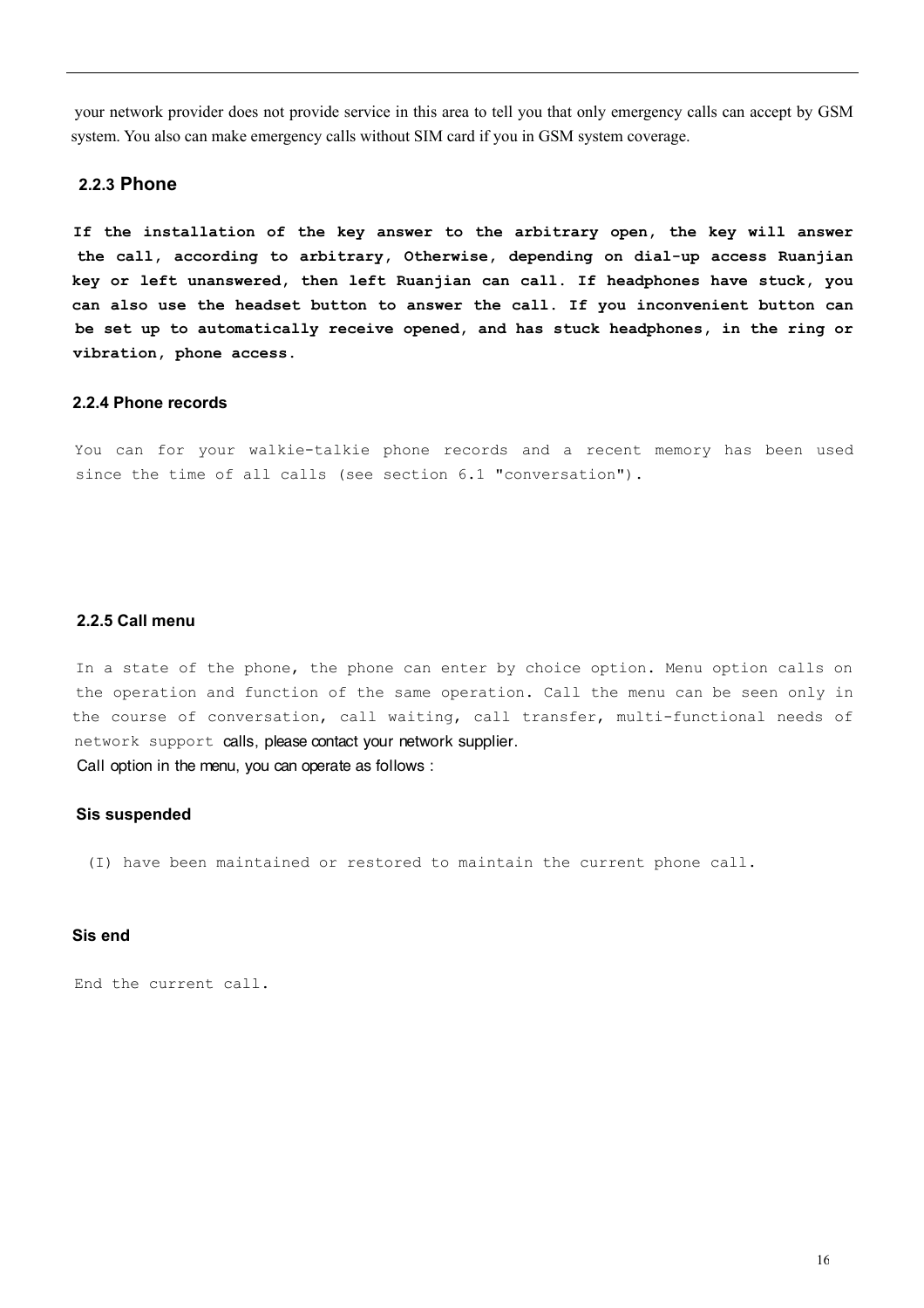### **Sis sis new phone**

**Sis call a new telephone links.**

**Sis sis address book**

**Sis into the address book to visit the state.** 

**Sis Short Message**

 **Prepare and send a message.**

**Sis recording** 

**Recording voice calls.** 

**Sis sis quiet / Recovery** 

**Sis not to transmit (send) the local voice.** 

### **Sis DTMF**

DTMF Ruanjian opened or closed.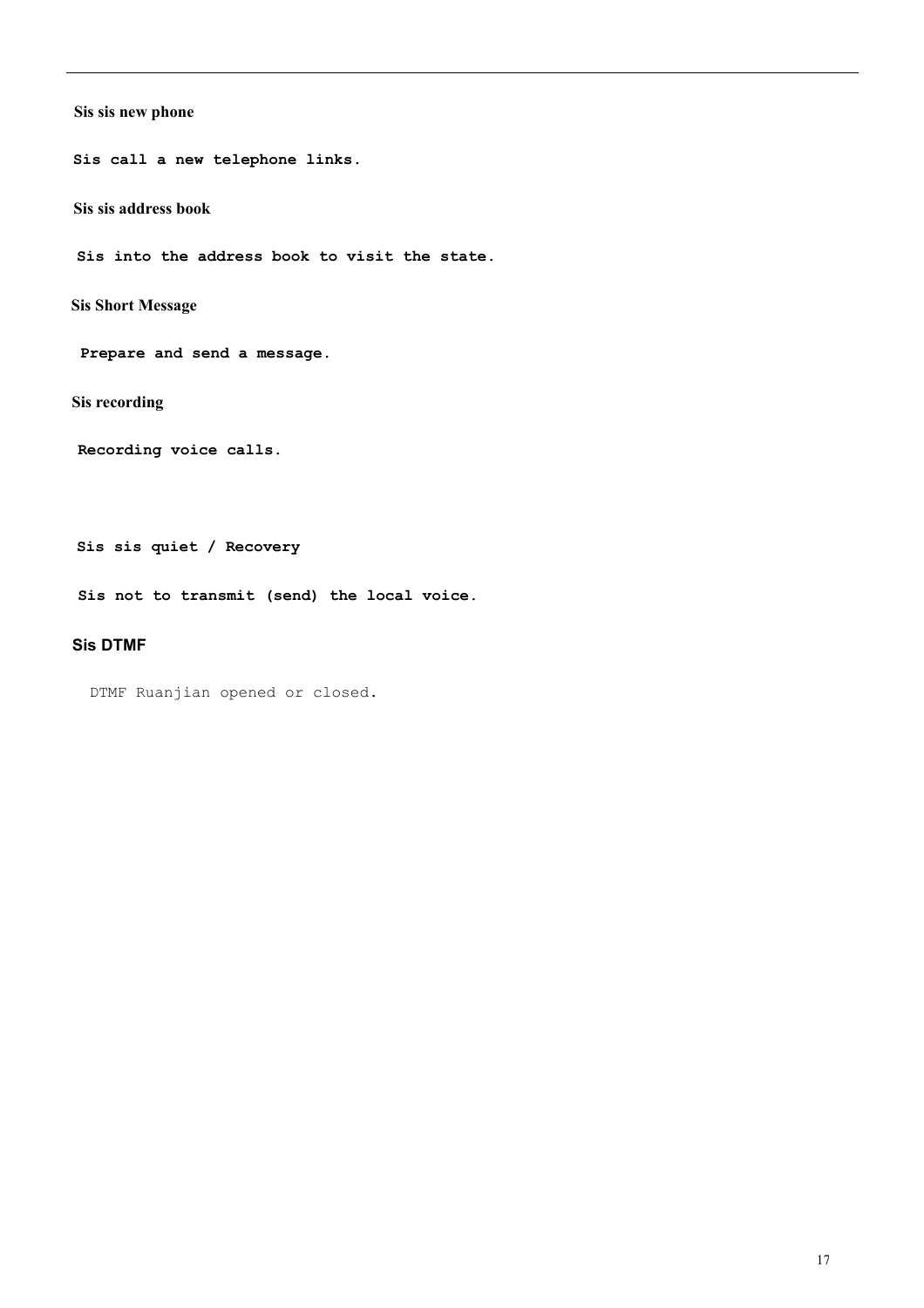# **3 Function menu**

**3.1 The use of functional menu**

### **Rolling search function choice**

S**is designated state, according to the menu function into the main menu.**

Main menu or sub-menu at all levels, from top to bottom by rolling to the crucial function of the **gland function Ruanjian access option, Anyouruanjian withdraw from the current menu.**

#### **Navigation Key Function**

For the convenience of users, in addition to rolling search navigation key, in the designated by the state, has left. Right Key have quick access to certain commonly used menu functions (Note : The fastest way to set up the required advance).

#### **Shortcut**

The cell phone provides four fastest way to open up the main menu.  $\setminus \setminus$  conventional choice walkie-talkie set the fastest way to enter the fast set. Setting fast as follows : the main function of choosing a fast interface, according to the leftcenter bond or enter Ruanjian editor After choosing a menu, identified by the center bond, which set a shortcut to completion.

#### **From the menu**

Function in the menu, under normal circumstances, you can Anyouruanjian to withdraw from certain menu items. Onhook return to the designated by the key interface.

### 3.2 **Menu structure**

# **The default menu structure functions as follows :**



1-2 ? ? ? ? Search Entry

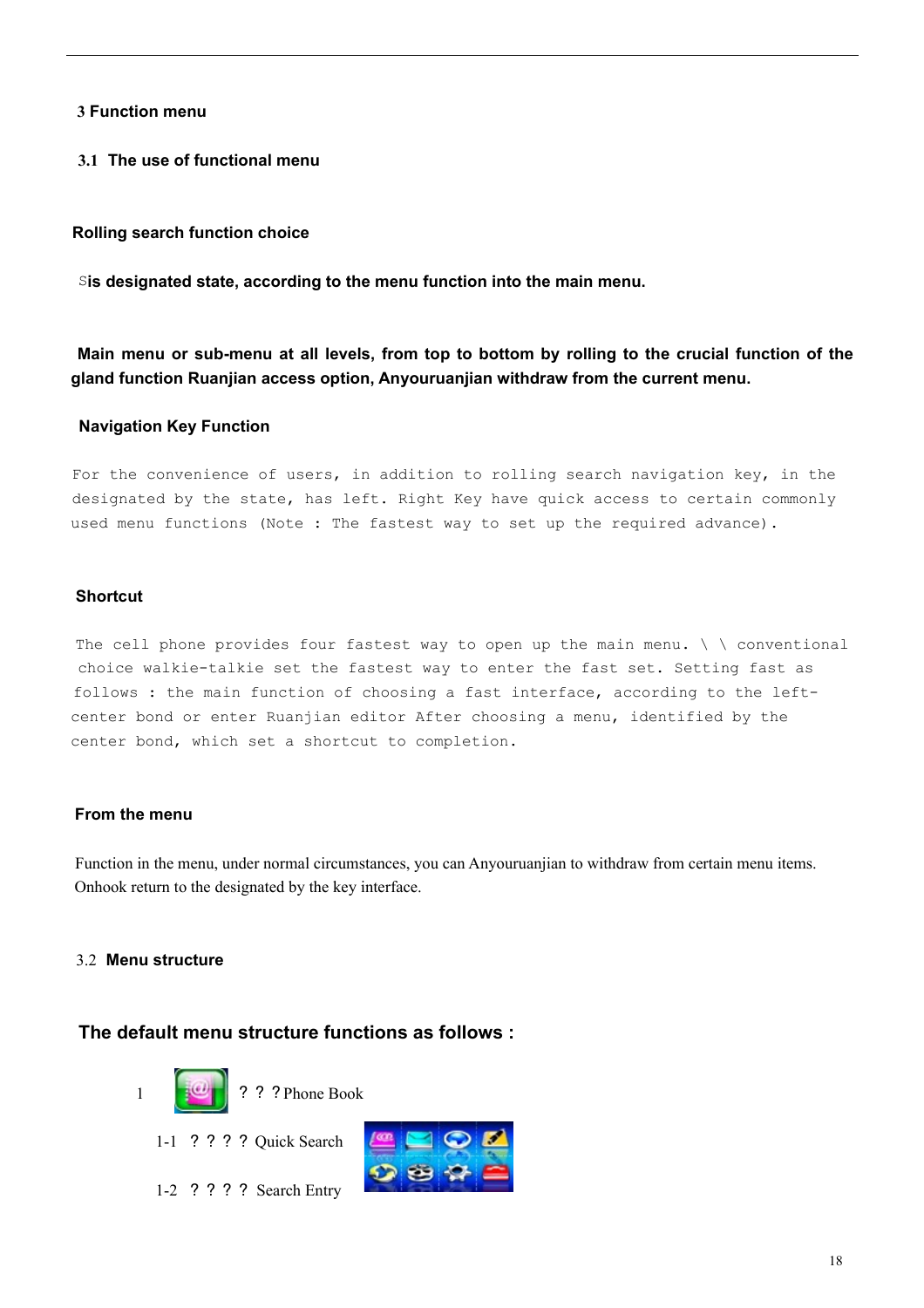- 1-3 ? ? ? ? Add New Entry
	- 1-3-1 ? SIM ? To SIM
	- 1-3-2 ? ? ? To Phone
- 1-4 ? ? ? ? Copy All
	- 1-4-1 ? SIM ? From SIM
	- 1-4-2 ? ? ? From Phone
- 1-5 ? ? Delete
	- 1-5-1 ? SIM ? From SIM
	- 1-5-2 ? ? ? From Phone
	- 1-5-3 ? ? ? ? One By One
- 1-6 ? ? ? ? Caller Group
	- 1-6-1 ? ?Friends
	- 1-6-2 ? ? Family
	- 1-6-3 ? ? ? ? VIP
	- 1-6-4 ? ? Business
		- 1-6-5 ? ? Others
- 1-7 ? ? ? ? Extra Number
	- 1-7-1 ? ? ? ? Owner Number
	- 1-7-2 ? ? ? ? Service Dial Number
		- 1-7-3 ? ? ? ? SOS Number
- 1-8 ? ? Settings
	- 1-8-1 ? ? ? ? Memory Status
	- 1-8-2 ? ? ? ? Preferred Storage
	- 1-8-3 ? ? ? ? Fields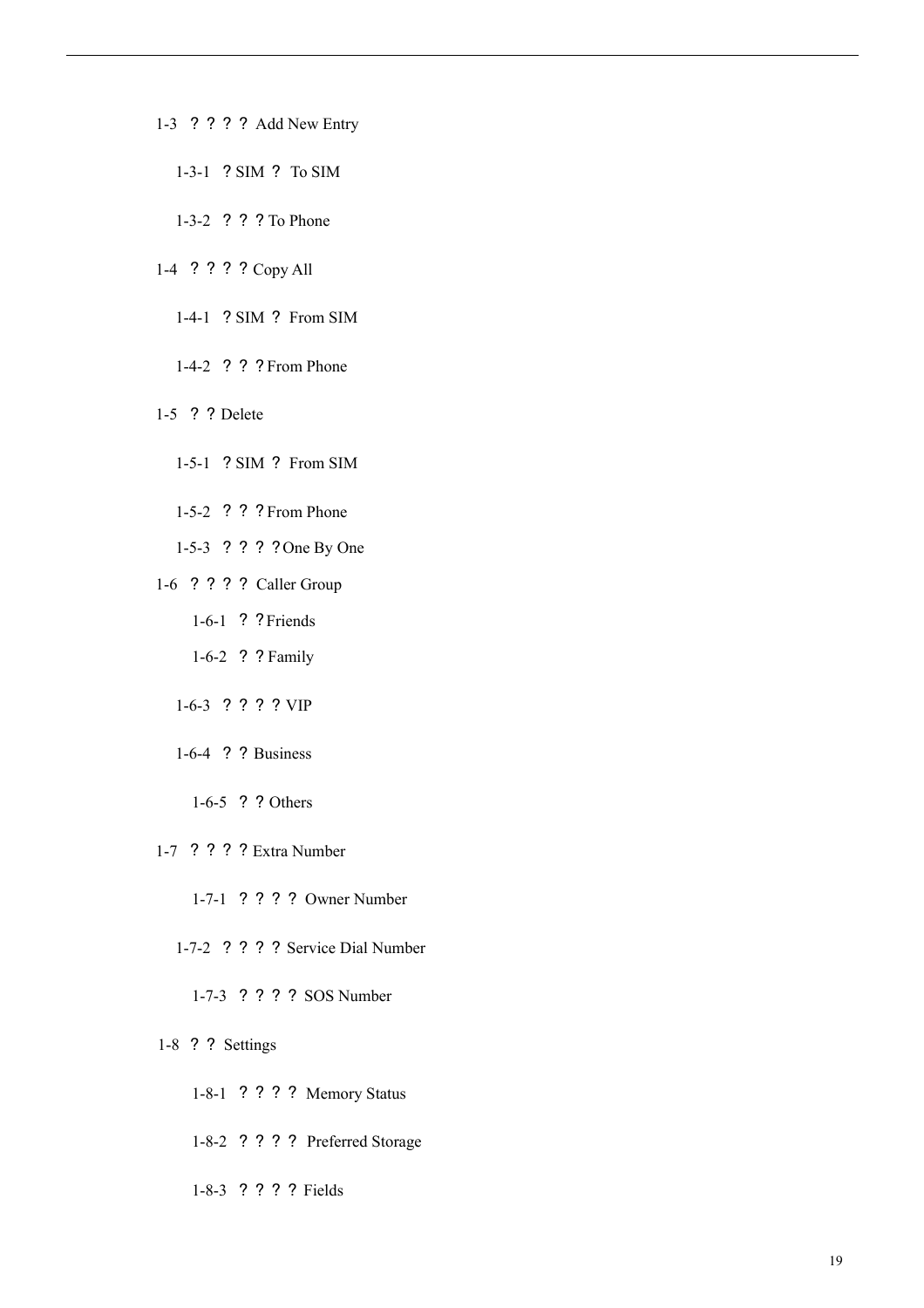1-8-4 ? ? ? ? My vCard 1-9 ? ? ? ? ? Caller Picture 1-10 ? ? ? ? Caller Ring Tone 1-11 ? ? ? ? Caller Video 2 **COLLECTER** ? ? ? Message 2-1 ? ? ?SMS 2-1-1 ? ? ? Inbox 2-1-1-1 ? ? Reply 2-1-1-2 ? ? Delete 2-1-1-3 ? ? Edit 2-1-1-4 ? ? Forward 2-1-1-5 ? ? ? ? Delete All 2-1-1-6 ? ? ? ? Use Number 2-1-1-7 Save Objects 2-1-2 ? ? ?Outbox 2-1-2-1 ? ?Send 2-1-2-1-1 ? ? Send 2-1-2-1-2 ? ? ? ? Multi-sent 2-1-2-1-3 ? ? ? ? Send groups 2-1-2-2 ? ? Edit 2-1-2-3 ? ? Delete 2-1-2-4 ? ? ? ? Delete All 2-1-2-5 ? ? ? ? Use Number 2-1-3 ? ? ?Write Message

2-1-4 ? ? ? ? Template

2-1-5 ? ? ? ? Message Settings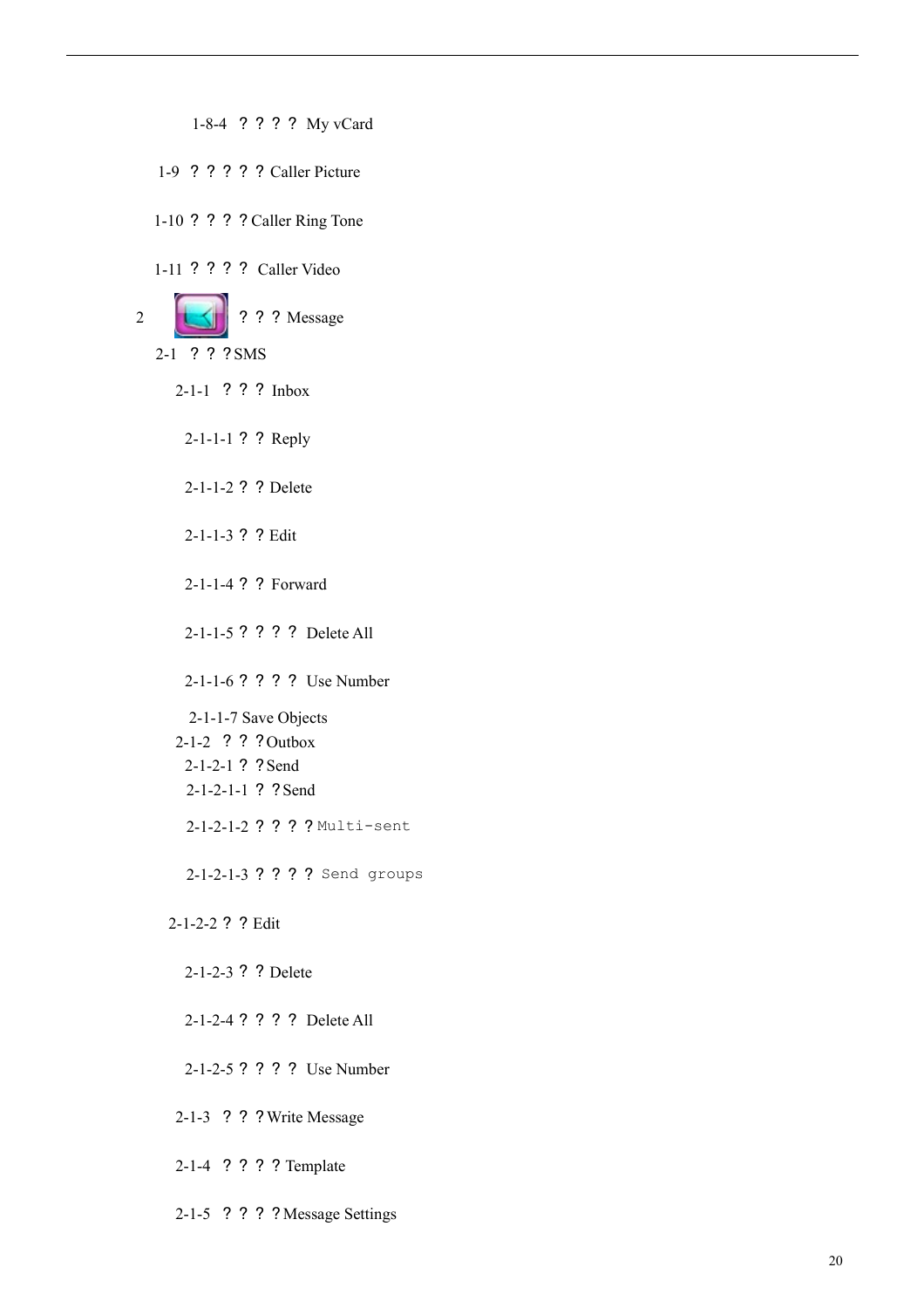- 2-1-5-1 ? ? ? ? Profile Setting
- 2-1-5-2 ? ? ? ? Common Setting
- 2-1-5-3 ? ? ? ? Memory Status
- 2-1-5-4 ? ? ? ? Preferred Storage

2-1-5-4-1SIM ? SIM

2-1-5-4-2 ? ? Phone

2-1-5-5 ? ? ? ? ? ? Pref. Bearer

2-1-5-5-1GPRS ? ? Prefer GPRS

2-1-5-5-2GSM ? ? Prefer GSM

2-1-5-5-3 ? ? GPRS GPRS Only

2-1-5-5-4 GSM Only

- 2-2 ? ? MMS
	- 2-2-1 ? ? ?Write Message
	- 2-2-2 ? ? ? Inbox
	- 2-2-2-1 ? ? Check
	- 2-2-2-2 ? ? ? ? Information details
	- 2-2-2-3 ? ? Resumes

2-2-2-4 ? ? ? ? ? ? Restore all

2-2-2-5 ? ? Transponders

2-2-2-6 ? ? Delete

2-2-2-7 ? ? ? ? Delete All

- 2-2-2-8 ? ? ? ? Use Number
- 2-2-3 ? ? ? OutBox
- 2-2-3-1 ? ? Check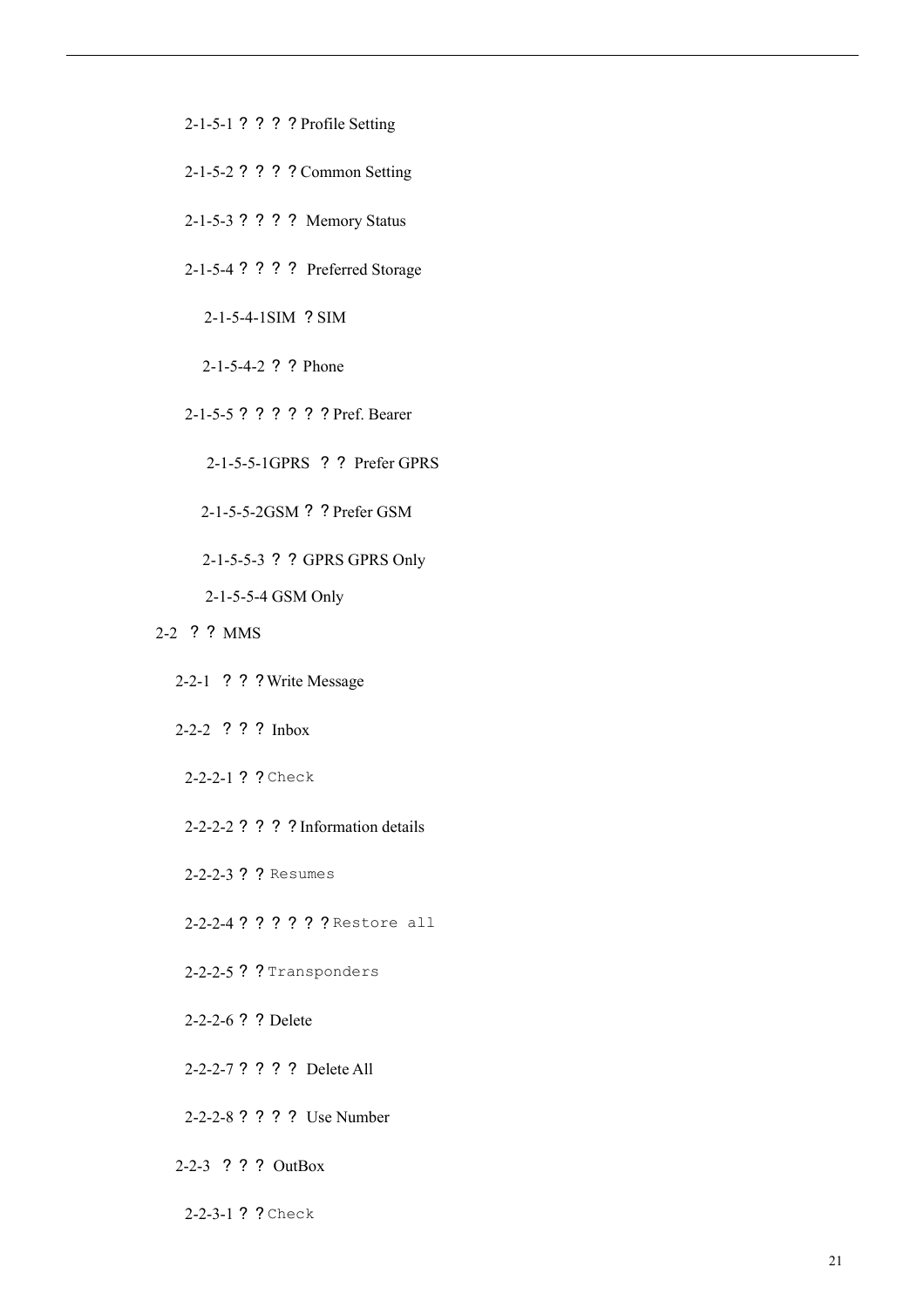- 2-2-3-2 ? ? ? ? Information details
- 2-2-3-3 ? ? ? ?
- 2-2-3-4 ? ? Delete
- 2-2-3-5 ? ? ? ? Delete All
- 2-2-3-6 ? ? ? ? Use Number
- 2-2-4 ? ? Drafts
- 2-2-4-1 ? ? Check
- 2-2-4-2 ? ? ? ? Information details
- 2-2-4-3 ? ? Transmission
- 2-2-4-4 ? ? ? ? News editor
- 2-2-4-5 ? ? Delete
- 2-2-4-6 ? ? ? ? Delete All
- 2-2-4-7 ? ? ? ? Use Number
- 2-2-5 ? ? ? ? Templates
- 2-2-6 ? ? Message Settings
- 2-3 ? ? ? ? Voice Mail Service
	- 2-3-1 ? ? Edit
	- 2-3-2 ? ? ? ? ? Connect to Voice
- 2-4 ? ? ? ? Broatcast Message
	- 2-4-1 ? ? ? ? Receive Mode
	- 2-4-2 ? ? ? ? Read Message
	- 2-4-3 ? ? Language
	- 2-4-4 ? ? ? ? Channel Setting
- 3 ? ? ? ? Call History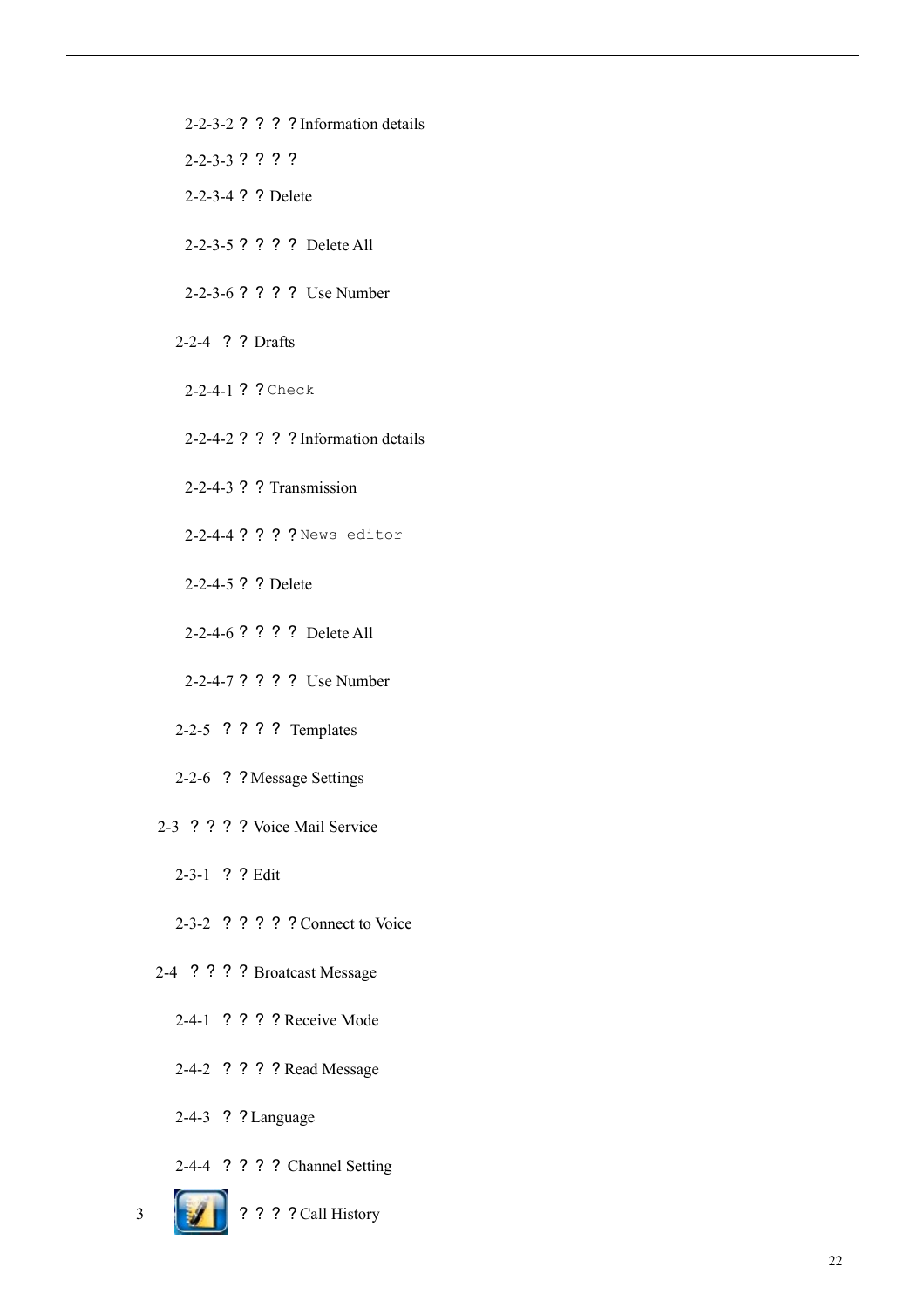- 3-1 ? ? ? ? Missed Calls
	- 3-1-1 ? ? Delete
	- 3-1-2 ? ? Save to Phone book
	- 3-1-3 ? ? Dial
	- 3-1-4 ? ? Edit
- 3-2 ? ? ? ? Dialed Calls
	- 3-2-1 ? ? Delete
		- 3-2-2 ? ? Save to Phone book
	- 3-2-3 ? ? Dial
	- 3-2-4 ? ? Edit
- 3-3 ? ? ? ? Received Calls
	- 3-3-1 ? ? Delete
	- 3-3-2 ? ? Save to Phone book
	- 3-3-3 ? ? Dial
	- 3-3-4 ? ? Edit
- 3-4 ? ? ? ? ? ? Delete Call Log
	- 3-4-1 ? ? ? ? Missed Calls
	- 3-4-2 ? ? ? ? Dialed Calls
	- 3-4-3 ? ? ? ? Received Calls
		- 3-4-4 ? ? ? ? Delete All
- 3-5 ? ? ? ?Call Time
	- 3-5-1 ? ? ? ? ? ? Last Call Time
	- 3-5-2 ? ? ? ? ? ? Total Sent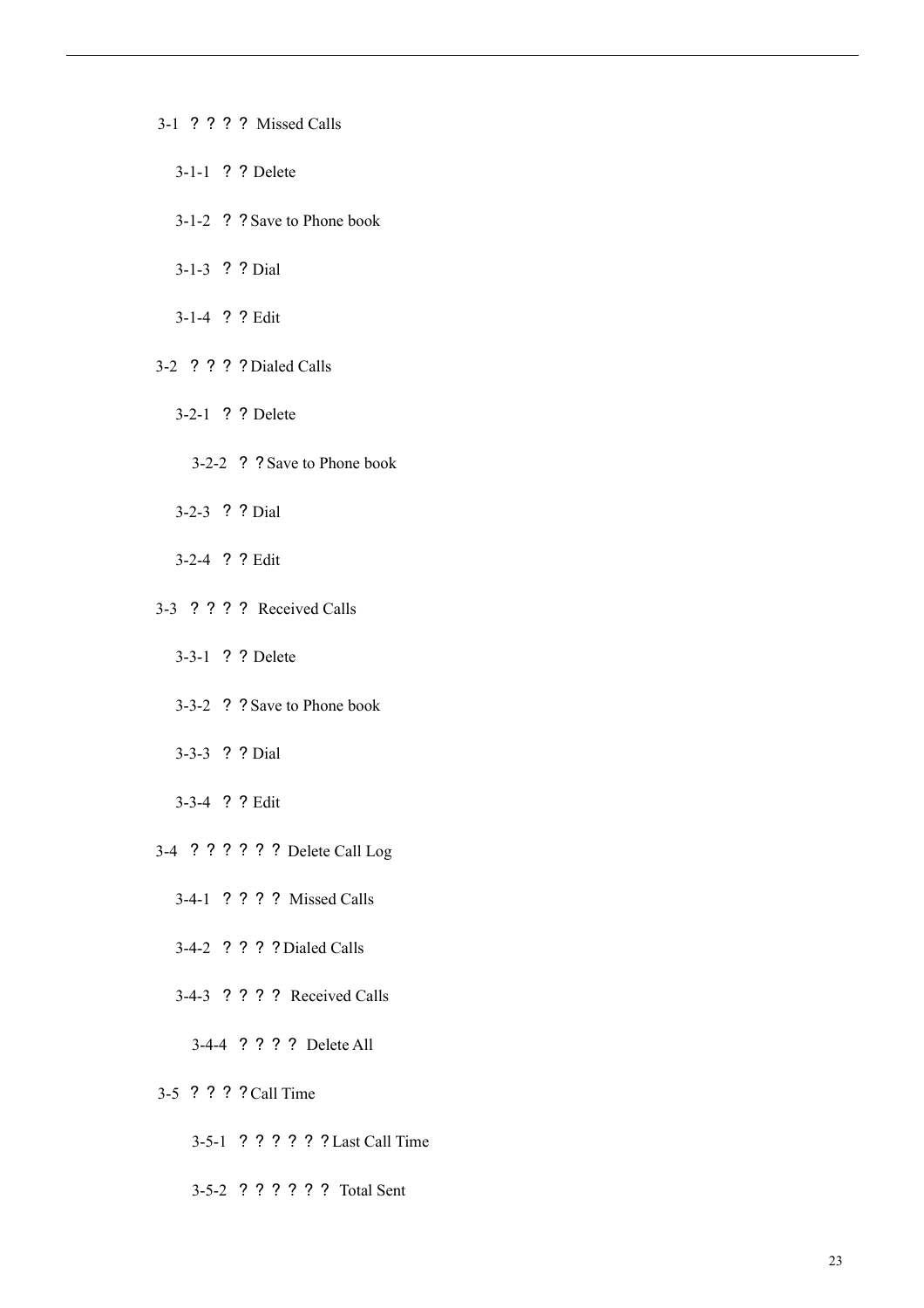- 3-5-3 ? ? ? ? ? ? Total Received
- 3-5-4 ? ? ? ? ? ? Reset All Time
- 3-6 ? ? ? ? Call Cost
	- 3-6-1 ? ? ? ? ? ? Last Call Cost
	- 3-6-2 ? ? ? ? ? ? Total Cost
	- 3-6-3 ? ? ? ? ? ? Reset Cost
	- 3-6-4 ? ? ? ? Max Cost
	- 3-6-5 ? ? ? ? ? Price Per unit
- 3-7 ? ? ? ? ? SMS Counter
	- 3-7-1 ? ? Sent
	- 3-7-2 ? ? Received
- 3-8 GPRS ? ? ? GPRS Counter
	- 3-8-1 ? ? ? ? Last Sent
	- 3-8-2 ? ? ? ? Last Received
		- 3-8-3 ? ? ? ? All Sent
		- 3-8-4 ? ? ? ? All Received
		- 3-8-5 ? ? ? ? ? Reset Counter



- 4-1 ? ? ? ? Phone Setup
	- 4-1-1 ? ? ? ? Time and Date
	- 4-1-1-1 ? ? ? ? Set Home City
	- 4-1-1-2 ? ? ? ? Set Time/Date
	- 4-1-1-3 ? ? ? ? ? ? Set Format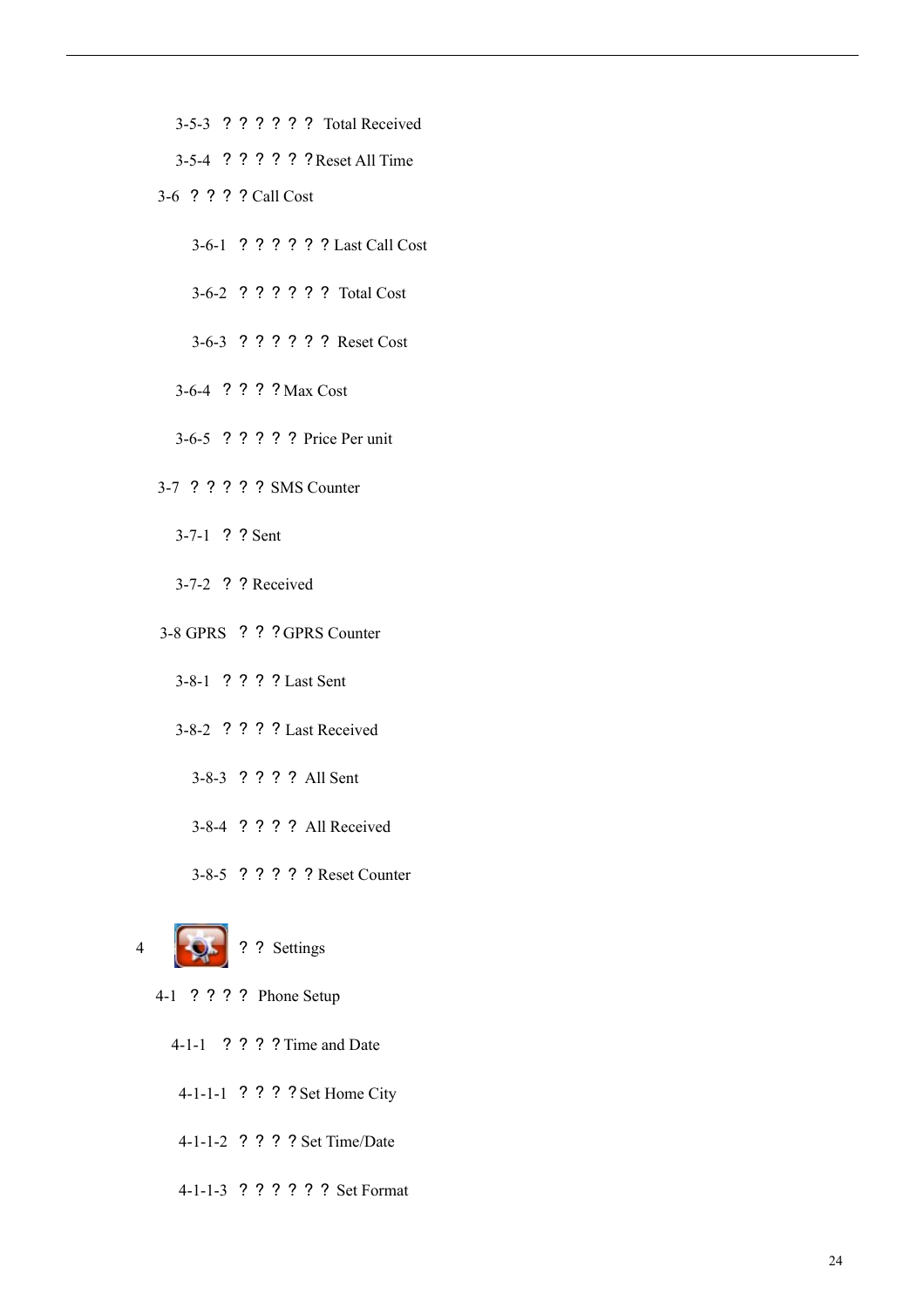4-1-2 ? ? ? ? ? Schdule Power On/Off

- 4-1-3 ? ? Language
- 4-1-4 ? ? ? ? ? Preferred Input Methods
- 4-1-5 ? ? ? ? ? ? Display Characteristic

4-1-5-1 ? ? Wall Paper

# **[** ? ? **]Option**

- ? ? System
- ? ? User Define
- 4-1-5-2 ? ? ? ? Screen Savers
	- **[** ? ? **] Option**
		- ? ? Installed
		- ? ? Choice
- 4-1-5-3 ? ? ? ? Power On Display
- 4-1-5-4 ? ? ? ? Power Off Display
- 4-1-5-5 ? ? ? ? ? ? Show Date and Time
- 4-1-5-6 ? ? ? ? ? ?
- 4-1-6 ? ? ? Greeting Text
- 4-1-7 ? ? Speed Dial
- 4-1-8 ? ? ? ? ? Dedicated key
- 4-1-9 ? ? ? ? ? ? Auto update of date and time
- 4-2 ? ? ? ? Call Setup
	- 4-2-1 ? ? ? ? Caller ID
	- 4-2-2 ? ? ? ? Call Waiting
		- 4-2-2-1 ? ? Activate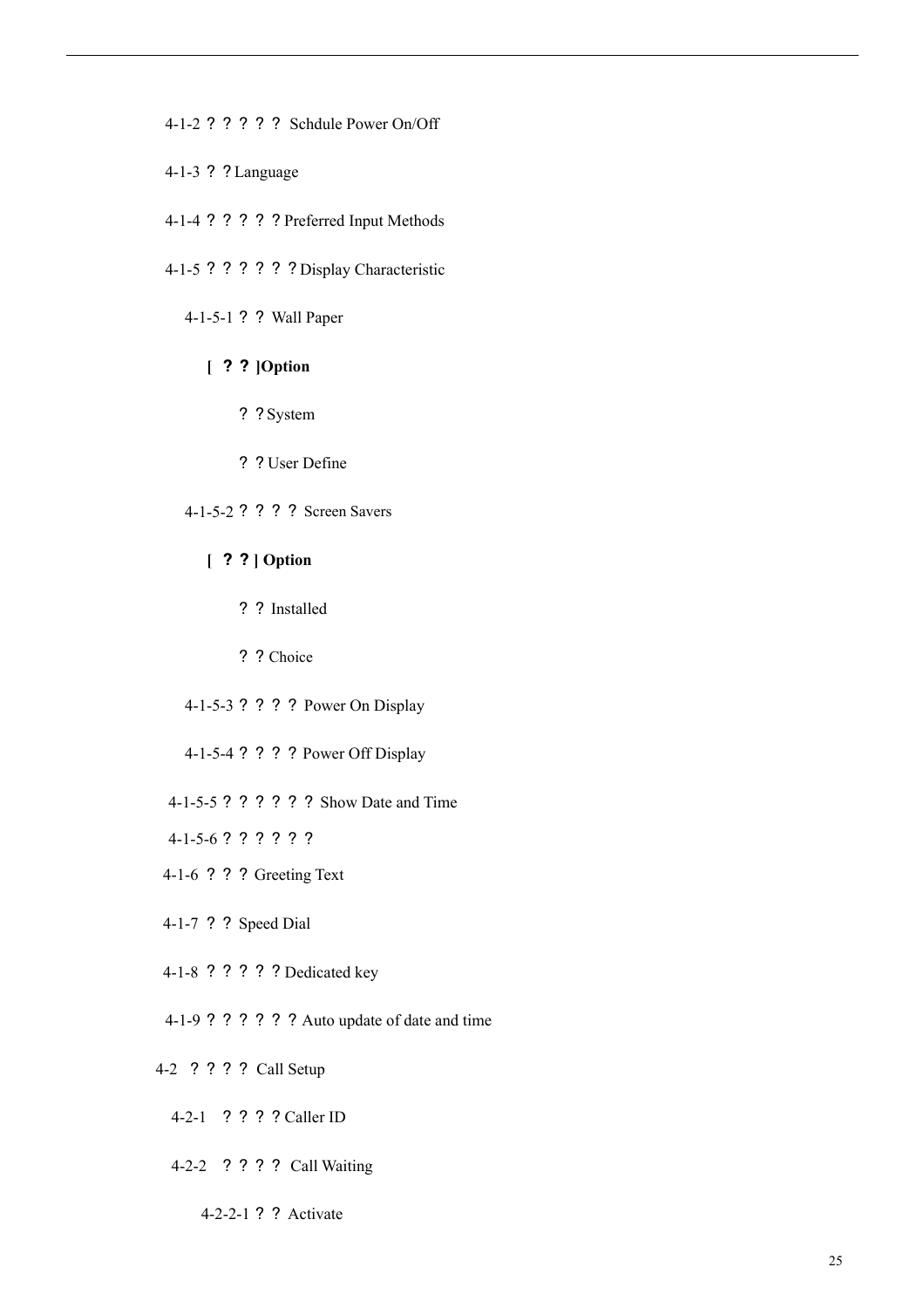4-2-2-2 ? ? Deactivate

- 4-2-2-3 ? ? Query Status
- 4-2-3 ? ? ? ? Call Divert

4-2-3-1 ? ? ? ? ? ? ? ? Divert All Voice Calls

# **[** ? ? **]Option**

- ? ? Activate
- ? ? Deactivate
- ? ? ? ? Query Status
- 4-2-3-2 ? ? ? ? ? ? ? ? ? Divert If Unreachable
- 4-2-3-3 ? ? ? ? ? ? ? ? Divert If No Answer

4-2-3-4 ? ? ? ? ? ? ? Divert If Busy

- 4-2-3-5 ? ? ? ? ? ? ? ? Divert All Data Calls
- 4-2-3-6 ? ? ? ? ? ? ? ? Cancle All Divert
- 4-2-4 ? ? ? ?Call Barring
- 4-2-5 ? ? ? ? Line Switching
- 4-2-6 ? ? ? ? ? ? Call Time Reminder
- 4-2-7 ? ? ? ? ? ? Call Time Display
- 4-2-8 ? ? ? ? Auto Redial
- 4-2-9 ? ? ? ? Closed User Group
- 4-2-10 IP ? ? IP Number
- 4-3 ? ? ? ? Network Setup
	- 4-3-1 ? ? ? ? Network Selection
	- 4-3-1-1 ? ? Automatic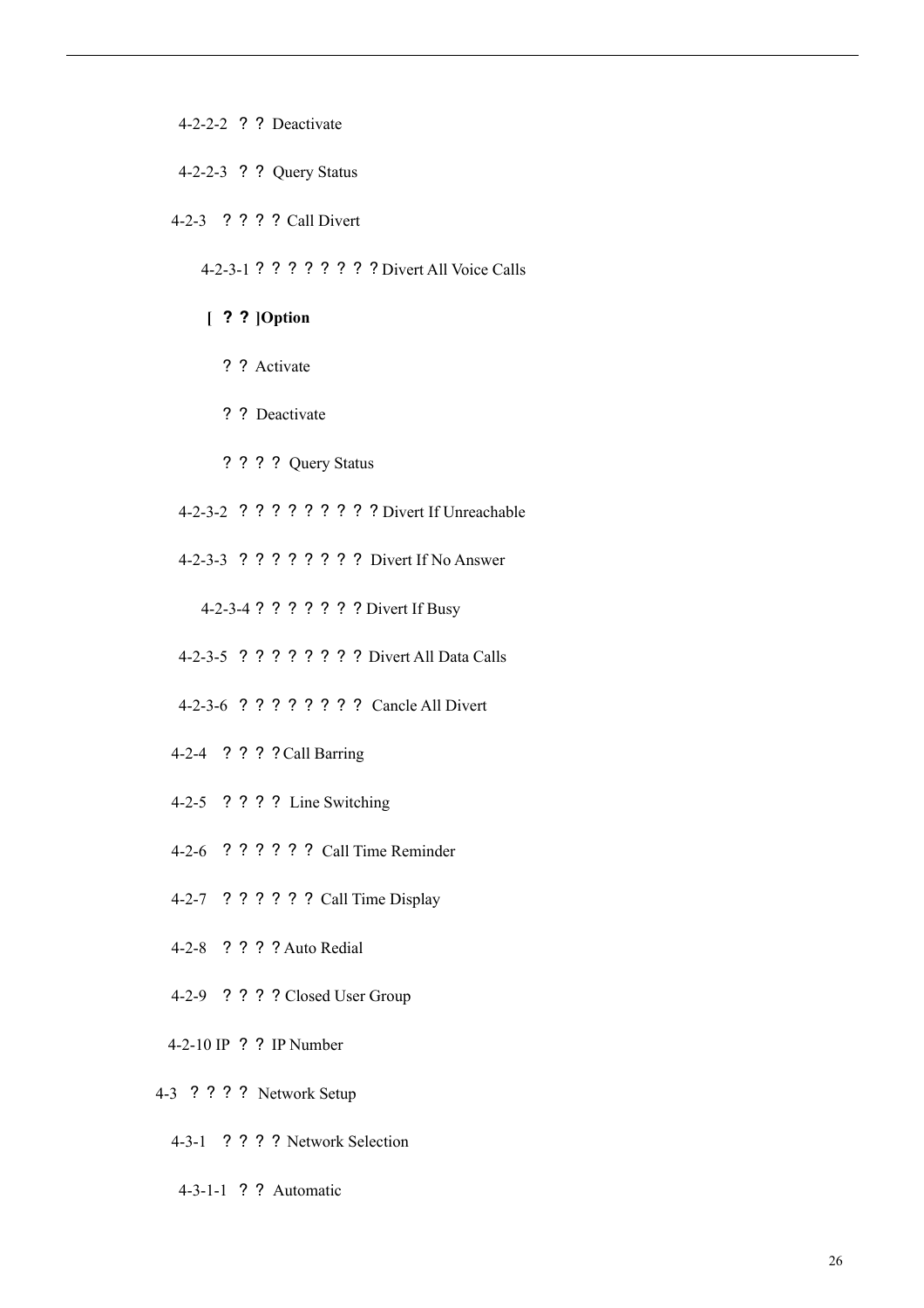- 4-3-1-2 ? ? Manual
- 4-3-2 ? ? ? ? Preferred Networks
- 4-3-3 GPRS ? ? GPRS Connection
- 4-4 ? ? ? ? Security Setup
- 4-4-1 SIM ? SIM Lock
- 4-4-2 ? ? ? Phone Lock
- 4-4-3 ? ? ? Auto Keypad Lock
- 4-4-4 ? ? ? ? Fixed Dial
- 4-4-5 ? ? ? ? Barred Dial
- 4-4-6 ? ? ? ? Change Password
- 4-4-6-1 ? ? PIN ? PIN
- 4-4-6-2 ? ? PIN2 ? PIN2
- 4-4-6-3 Phone Lock Password
- 4-4 ? ? ? ? ? ? Restore Factory Settings
- 4-5 ? ? Sound Effect
	- 4-5-1 ? ? ? Equalizer
	- 4-5-1-1 ? ? ? Normal
	- 4-5-1-2 ? ? ? Bass
	- 4-5-1-3 ? ? Dance
	- 4-5-1-4 ? ? ? Classical
	- 4-5-1-5 ? ? Treble
	- 4-5-1-6 ? ? Party
	- 4-5-1-7 ? ? ? ? Pop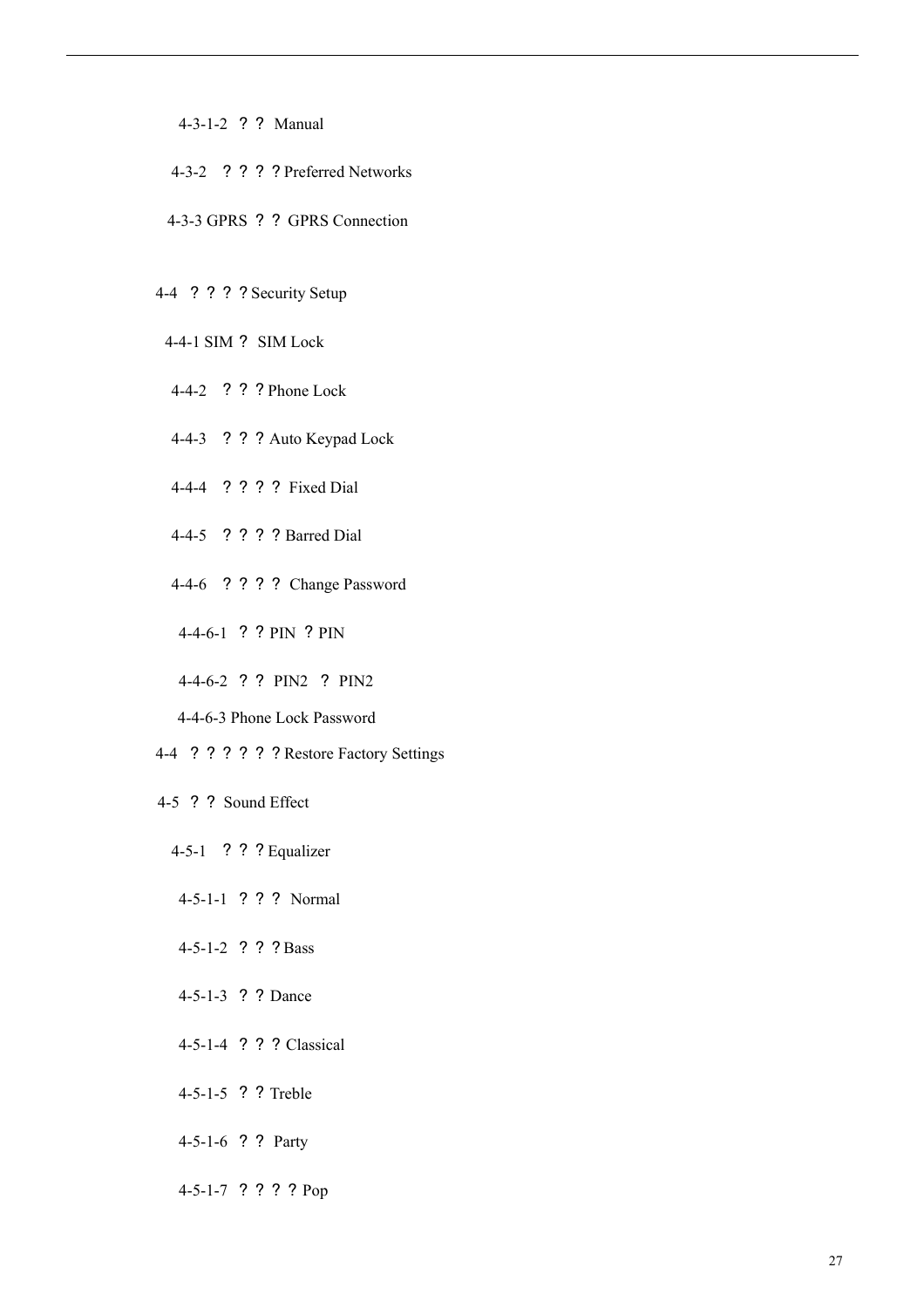4-5-1-8 ? ? ? Rock



- 5-1 ? ? Fun & Games
- 5-1-1 ? ? Games
	- 5-1-1-1 ? ? ? Copter
- 5-1-2 ? ? Stopwatch
	- 5-1-2-1 ? ? ? ? Split Timing
	- 5-1-2-2 ? ? ? ? Lap Timing
	- 5-1-2-3 ? ? ? ? View Record
- 5-1-3 ? ? ? ? Game Setting
	- 5-1-3-1 ? ? ? ? BGM
	- 5-1-3-2 ? ? ? ? Sound Effect
	- 5-1-3-3 ? ? ? ? Game Vibration
		- 5-2 ? ? Calendar
- 5-3 ? ? ? To Do List
- 5-4 ? ? Alarm
	- 5-5 ? ? ? ? World Clock
- 5-6 ? ? ? ? Extra
- 5-6-1 ? ? ? Calculator
- 5-6-2 ? ? ? ? Health



- ? ? ? Multimedia
- 6-1 ? ? ? ? ? Audio Player

6-1-1 ? ? Play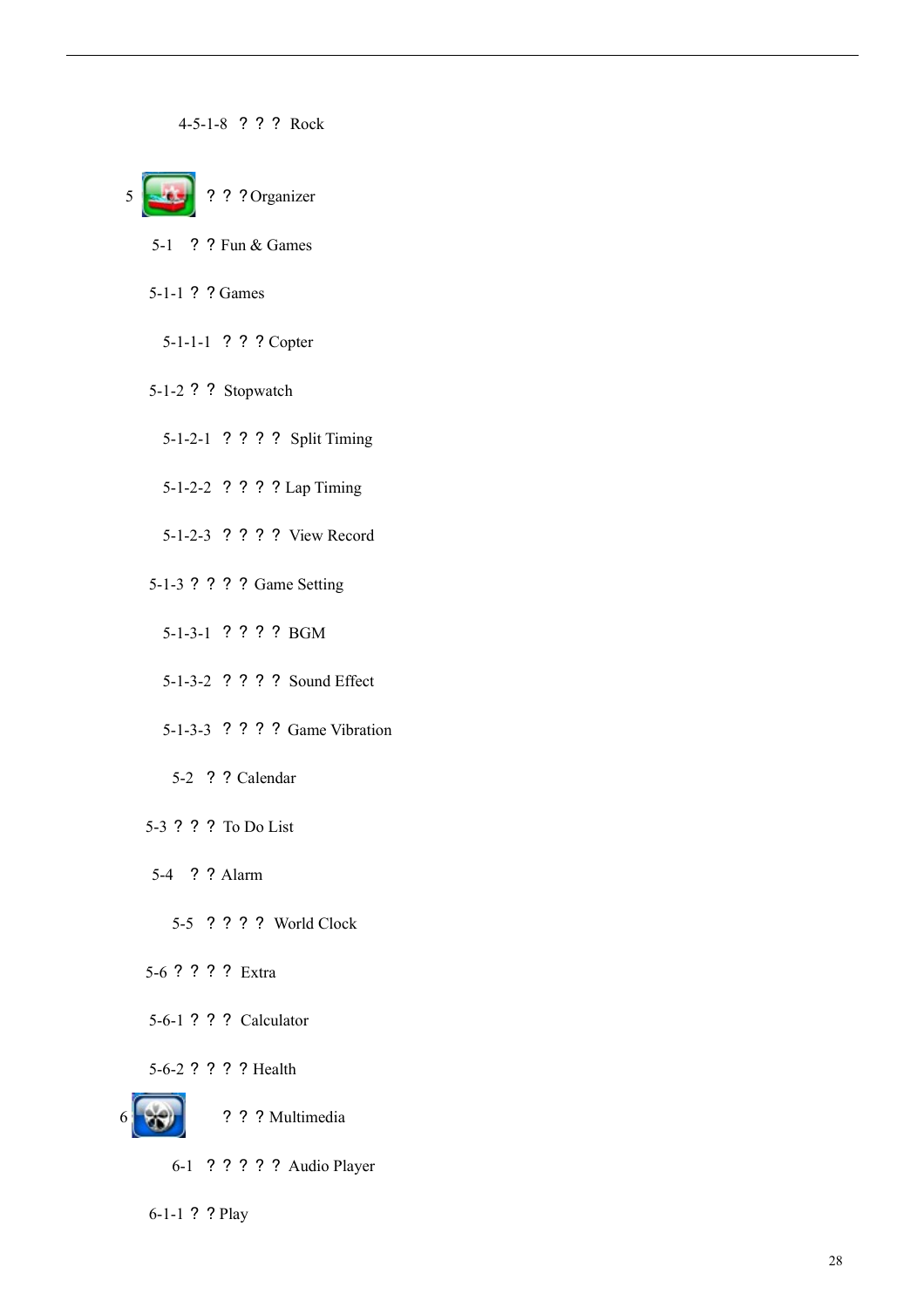6-1-2 ? ? ? ? Detail

6-1-3 ? ? ? ? ? Add To Rings

6-1-4 ? ? ? ? ? ? Refresh List

6-1-5 ? ? Settings

6-2 ? ? Sound Recorder

6-3 ? ? ? ? File Manager

6-6-1Images

6-6-2Audio

6-6-3My Music 6-6-4Receiced

**[** ? ? **]**

- ? ? Open
- ? ? ? ? ? Create Folder
- ? ? Rename
- ? ? Delete

? ? Sort



7 ? ? ? ? User Profiles

- 7-1 ? ? ? ? General
- 7-1-1 ? ? Activate

7-1-2 ? ? ? ? Customize

7-1-2-1 ? ? ? ? Tone Setup

7-1-2-1-1 ? ? Incoming Call

7-1-2-1-2 ? ? Alarm

7-1-2-1-3 ? ? Power On

7-1-2-1-4 ? ? Power Off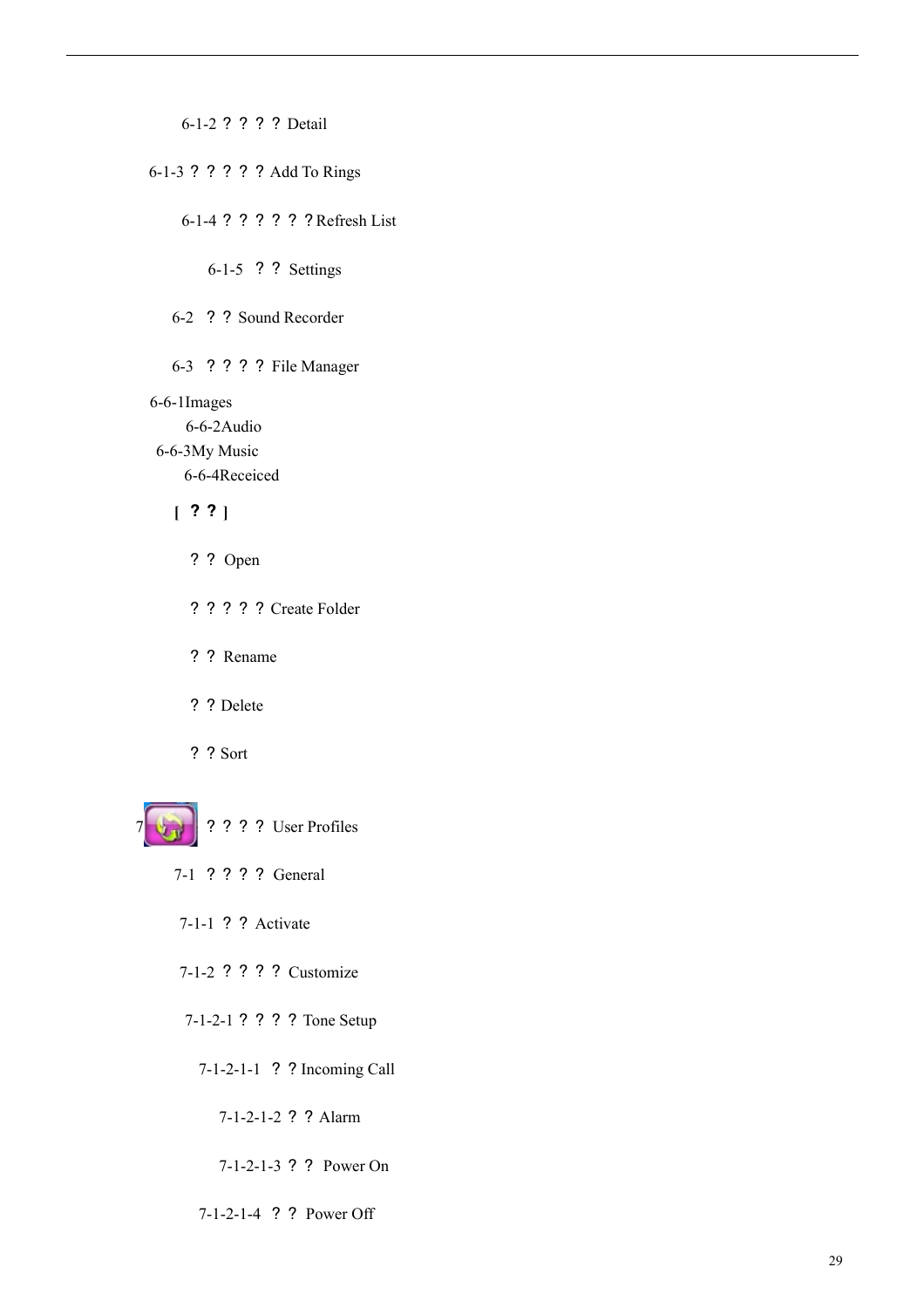7-1-2-1-5 ? ? Message Tone

7-1-2-1-6 ? ? ? Keypad Tone

7-1-2-2 ? ? Volume

7-1-2-2-1 ? ? ? Ring Tone

7-1-2-2-2 ? ? ? Key Tone

7-1-2-3 ? ? ? ? Alert Type

7-1-2-3-1 ? ?Ring

7-1-2-3-2 ? ? Vibration Only

7-1-2-3-3 ? ? ? ? ? Vibra and Ring

- 7-1-2-4 ? ? ? ? Ring Type
- 7-1-2-4-1 ? ? Single

7-1-2-4-2 ? ? Ascending

7-1-2-4-3 ? ? Repeat

7-1-2-5 ? ? ? Extra Tone

7-1-2-5-1 ? ? ? Waining

7-1-2-5-2 ? ? Error

7-1-2-5-3 ? ? ? ? ? Camp on

7-1-2-5-4 ? ? ? ? Connect

7-1-2-6 ? ? ? ? Answer Mode

7-1-2-6-1 ? ? ? Any Key

7-1-2-7 LCD ? ? LCD Backlight

7-1-2-7-1 5 ? 5 Sec

7-1-2-7-2 15 ? 15 Sec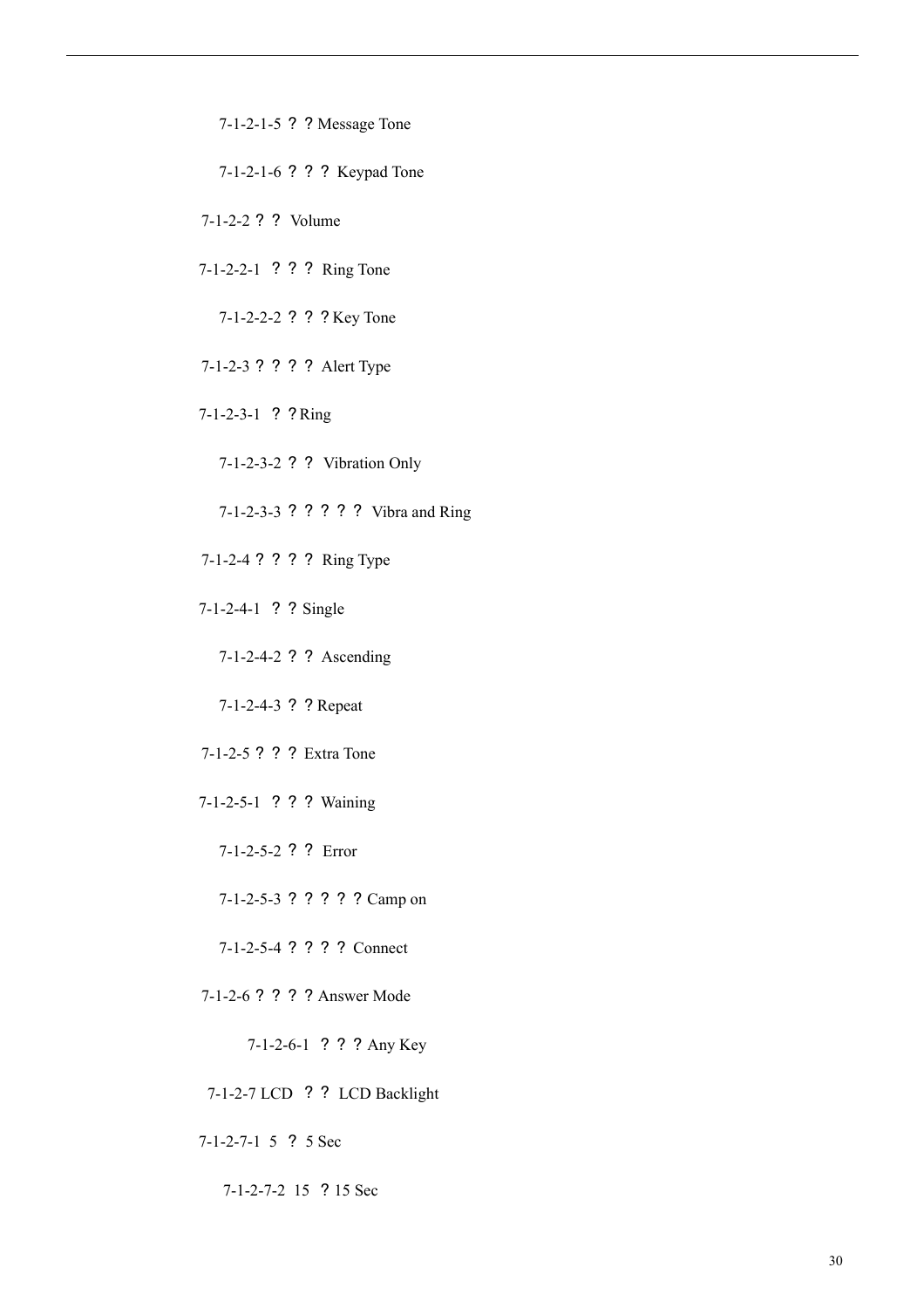7-1-2-7-3 30 ? 30 Sec

7-1-2-7-4 45 ? 45 Sec

7-2 ? ? ? ? Meeting

7-2-1 ? ? Activate

7-2-2 ? ? ? ? Customize

7-2-2-1 ? ? ? ? Tone Setup 7-2-2-2 ? ? Volume 7-2-2-3 ? ? ? ? Alert Type 7-2-2-4 ? ? ? ? Ring Type 7-2-2-5 ? ? ? ? ? ? ? Extra Tone 7-2-2-6 LCD ? ? LCD Backlight

### 7-3 Outdoor

7-3-1 Activate 7-3-2 Customize 7-3-2-1 Tone Setup 7-3-2-2 Volume 7-3-2-3 Alert Type 7-3-2-4 Ring Type 7-3-2-5 Extra Tone 7-3-2-6 LCD Backlight

### 7-4 Indoor

7-4-1 Sart up 7-4-2 Personal setting 7-4-2-1Tone Setup 7-4-2-2 Volume 7-4-2-3 Alert Type 7-4-2-4 Ring Type 7-4-2-5 Extra Tone 7-4-2-6 LCD Backlight 7-5 Handset 7-5-1 Activite 7-5-2 Customize 7-5-2-1Tone setup 7-5-2-2 Volume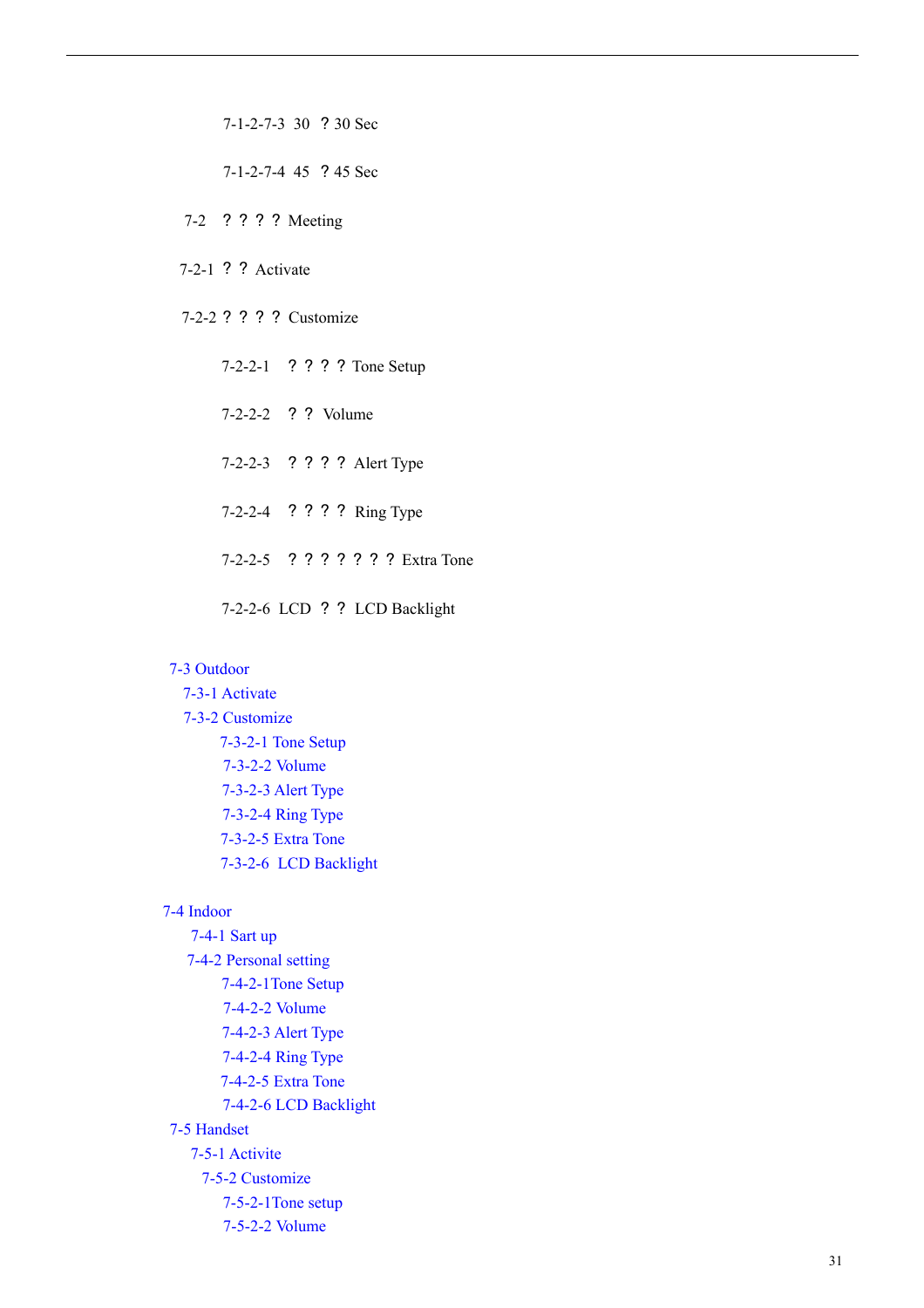7-5-2-3 Alert Type 7-5-2-4 Ring Type 7-5-2-5 Extra Tone 7-5-2-6 LCD Backlight



? ? Service

8-1 WAP

- 8-1-1 ? ? Homepage
- 8-1-2 ? ? Bookmarks
- 8-1-3 ? ? ? ? Recent Pages
- 8-1-4 ? ? ? ? ? Enter Address
- 8-1-5 ? ? ? ? ? Service Inbox
- 8-1-6 ? ? Settings
	- 8-1-6-1 ? ? ? ? ? Edit Profile
		- **[** ? ? **]Option**
		- ? ? ? ? ? Activate Profile
		- ? ? ? ? ? Edit Profile
	- 8-1-6-2 ? ? ? ? Browser Option
	- 8-1-6-3 ? ? ? ? ? ? Service Message Settings
	- 8-1-6-4 ? ? ? ? Clear Cache
	- 8-1-6-5 ? ? ? ? ? ? Clear Cookies
	- 8-1-6-6 ? ? ? ? Trusted Certificates
- 8-2 ? ? ? ? Data Account
- 8-2-1 GSM ? ? GSM Data
- 8-2-2 GPRS

Some of the menu : only in certain specific circumstances under which they arise.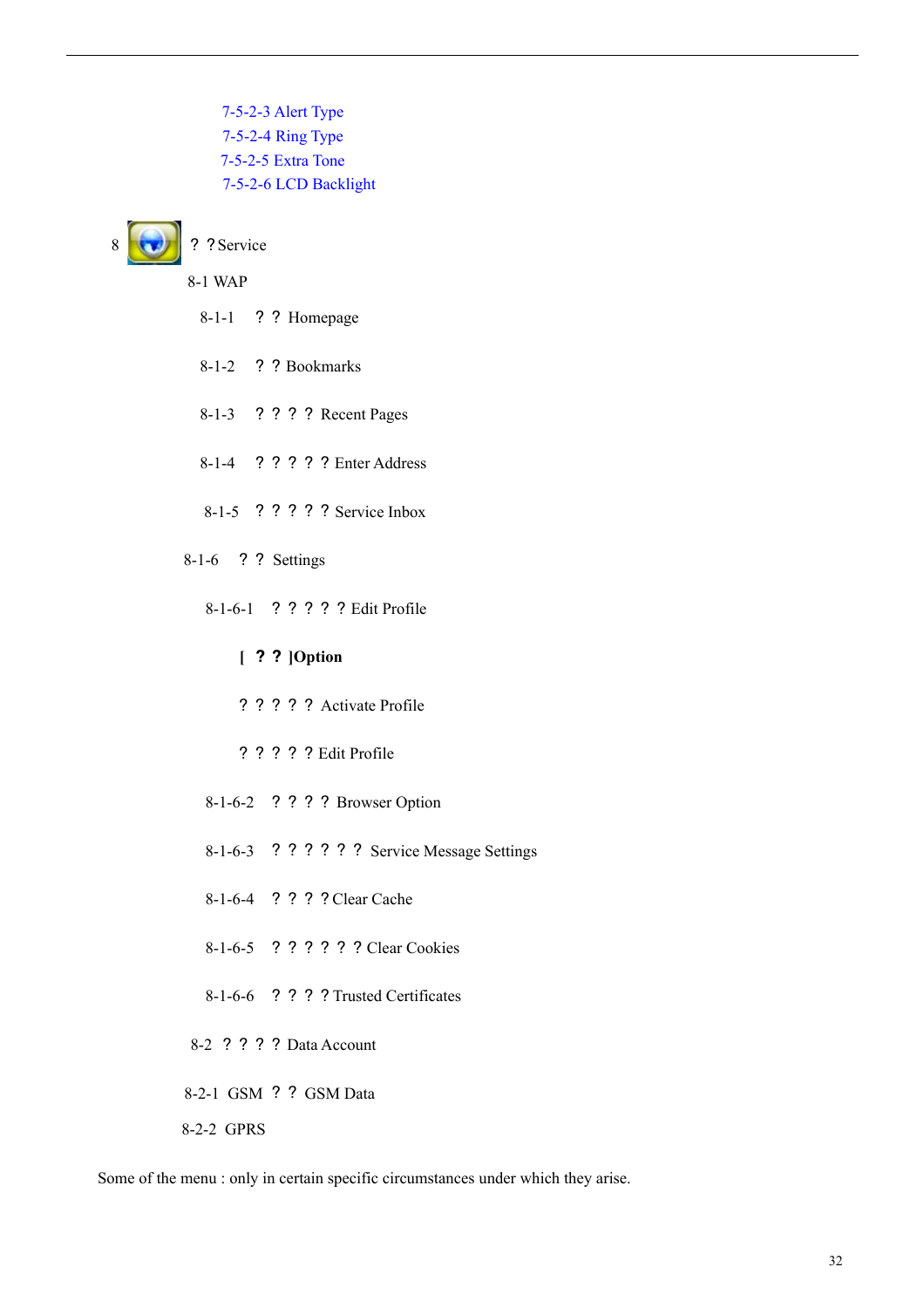#### **3.2.1Telephone Directory**

You can use the address book of names of some important memory function, cell phone, home telephone, phone cards and other information. Address book option from the main menu interface or designated under Anyouruanjian, will be able to directly enter the address book function.

You can see in the address book to find quick, name search, add numbers, all copying, deletion, caller groups, the other numbers, setup, Photo caller, the caller rings, the caller animation option.

Fast search : an option to enter an address book browsing interface, which provides a search input box below the window. You can input the information corresponding to the selected record.

Key switching input methods can be adopted by the Council to identify ways to achieve the handoff.

New numbers : Adding to the address book of a new telephone records, or may choose storage method

for mobile phone S I M cards. I n a slight difference between the two storage format.

Reproduction : S I M cards for mobile phones or copies of all records can choose from a cell phone to the S I M. For instance, or from a cell phone.

Delete : implementation of this option to delete records of telephone operators. S IM S IM delete all options from the telephone records; choice of cell phone, cell phone, address book to delete all of the telephone records; Telephone records of the article can choose to delete article delete operation.

#### 3.2.2 Short Message

Choose " Short Message Service" sub-menu to enter the menu.

If your network support, and you have to apply the supplier network business through short message service center You can arbitrarily transceivers, and multi-media news and information in English.

# 3.2.2.1 Drop Box

Upon receiving a short message, cell phones will be issued vibration (vibration if open) or suggest Voice (voice suggested that if the function has already started). screen animation is suggested. I f you do not want to read immediately, the designated interface may also revealed new information suggest that this information and automatically stored in the S I M Card.

S IM can keep the number of SMS (including the preservation of local and receive SMS) from the S I M capacity decisions.

To read much information can be entered : sub-menu boxes can be read by reading the new Short Message Service (Yediot Aharanot, the icon is).

After receiving new information into the next level menu

Reply : resumes current information. When : to delete the message. Editor : When the editors of the information. : When transmitting of information transmitted. To delete all of the following : delete all boxes of information. Use numbers as a number of other authors : get used. Etc

### 3.2.2.2 Copy box

In the case of Short Message box table, the details of which can be set to read the news. At this time could send option for the following operations : : send current information. Sent a number of multi-use : the addressee. Keep sending groups : telephone directories group has sent. Editor : The editorial did not send current information. I nformation : to delete the provision. To delete all the information box : Delete all the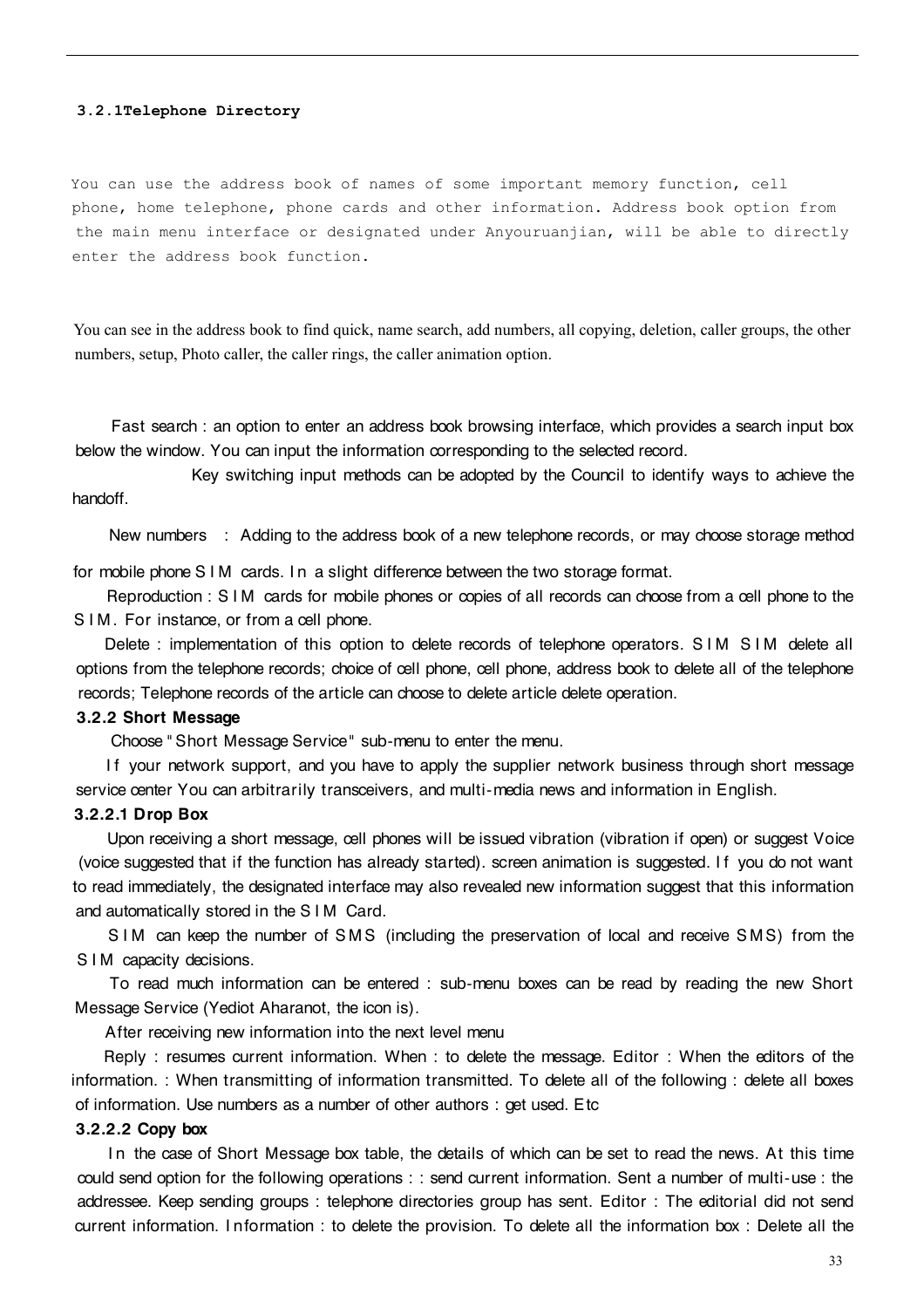pieces. Depositors use numbers : telephone directories group has sent.

Writing news

Common Phrases

Some commonly used phrase can be used into the sentence, in order to avoid the duplication of messages sent each input. After writing an option to edit or delete.

SMS installed

Message sent : the establishment mode types. Reservations : S M S erected erected. I nquiries : check use of memory capacity. SMS storage location for the storage location set : "SIM" or "mobile phone

I nformation transmission installed

SMS set up to the means of transmission : "GPRS priority" or "GSM priority" or "only G PRS "

# 3.2..3 M MS

Use M M S functions.

3.2.3.1Written information

A new multimedia information. You need to fill in the addressee home, copies of copies of the classified documents, keynote and editorial content

3.2.3.2Drop Box

Access multimedia information received. (Specific information with the short text boxes). This menu has the following functions :

Address : Check the current M M S

I nformation details : M Check the details of the current M M S

Reply : M M S sent to the sender of the current M M S

Reply to all : At present, the sender and all recipients to send M M S M M S

Transmitted : Transmitted to the other person

Delete : Delete the current M M S

All delete : Delete the contents of all boxes

Use numbers : Other numbers, as the author put to use.

3.2.3.3Copy box

Sending multimedia information storage unsuccessful. (Specific information with a copy of the short text box)

This menu has the following specific functions :

Address : Check the current M M S

I nformation details : M Check the details of the current M M S

Reply : M M S sent to the sender of the current M M S

Reply to all : At present, the sender and all recipients to send MMS MMS

Transmitted : Transmitted to the other person

Delete : Delete the current M M S

All delete : Delete the contents of all boxes

Use numbers : Other numbers, as the author put to use.

# 3.2.3.4DRAFT

Even if the editors did not send a valuable message here. I n formation will be sent has been squeezed message.

Address : Check the current M M S I nformation details : M Check the details of the current M M S Reply : M M S sent to the sender of the current M M S Reply to all : At present, the sender and all recipients to send M M S M M S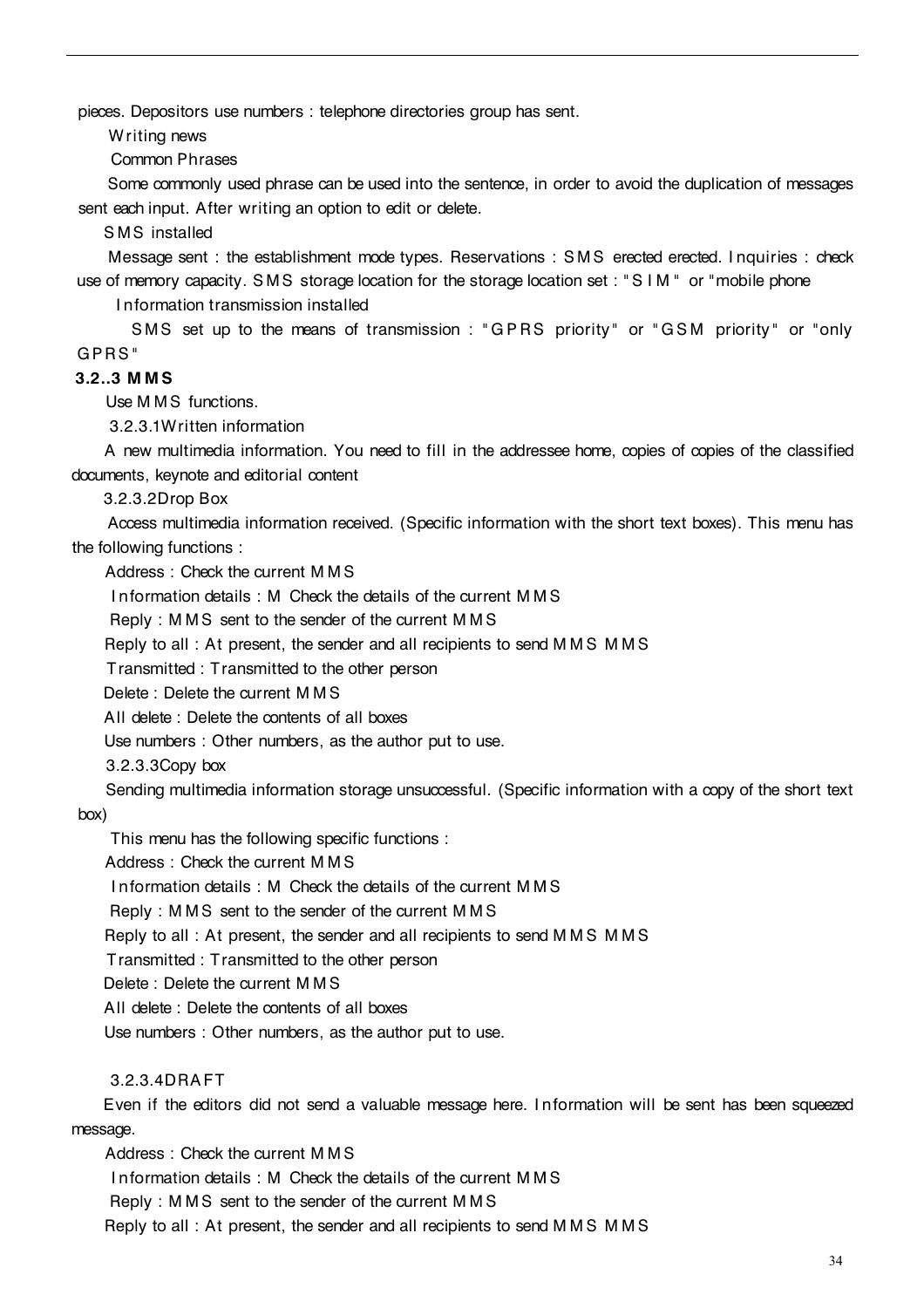Transmitted : Transmitted to the other person Delete : Delete the current M M S All delete : Delete the contents of all boxes Use numbers : Other numbers, as the author put to use.

# 3.2.4Voice Box

Received the information stored in your voice network to listen to the information you need to dial voice mail numbers. This menu has the following functions :

Editor : You can add / editorial voice mailbox number, so that the use of voice mail function will be more efficient.

Voice : Call your link to the provision of voice-mail number, the voice.

Note : Regional radio operator and voice mail services are provided, please contact your operator.

# 3.2.5 Cell Broadcast

Regional broadcasting : Access customized menu Cell Broadcast news you read.

Subscription : Set up a regional broadcasting channel.

Acceptance : Opening reception mode choose to enter, refused to accept the closure of Cell Broadcast news.

Language : Area radio receivers installed language.

# 4 Call management

# 4.1 Did not answer the phone

Has not received any calls can check list.

Detailed information in the interface, according to the option selected telephone records are currently operational.

Delete:Delete records.

Preserved : S I M cards or cell phone numbers to preserve this.

Dial-up : Dial the telephone number.

Editor : Tel surrender them into editing the address book.

# 4.2Set aside calls

Has not received any calls can check list.

Detailed information in the interface, according to the option selected telephone records are currently operational.

Delete:Delete records.

Preserved : S I M cards or cell phone numbers to preserve this.

Dial-up : Dial the telephone number.

Editor : Tel surrender them into editing the address book.

# 4.3Have to answer the phone

Has not received any calls can check list.

Detailed information in the interface, according to the option selected telephone records are currently operational.

Delete:Delete records.

Preserved : S I M cards or cell phone numbers to preserve this.

Dial-up : Dial the telephone number.

Editor : Tel surrender them into editing the address book.

### 4 . 4 Delete call records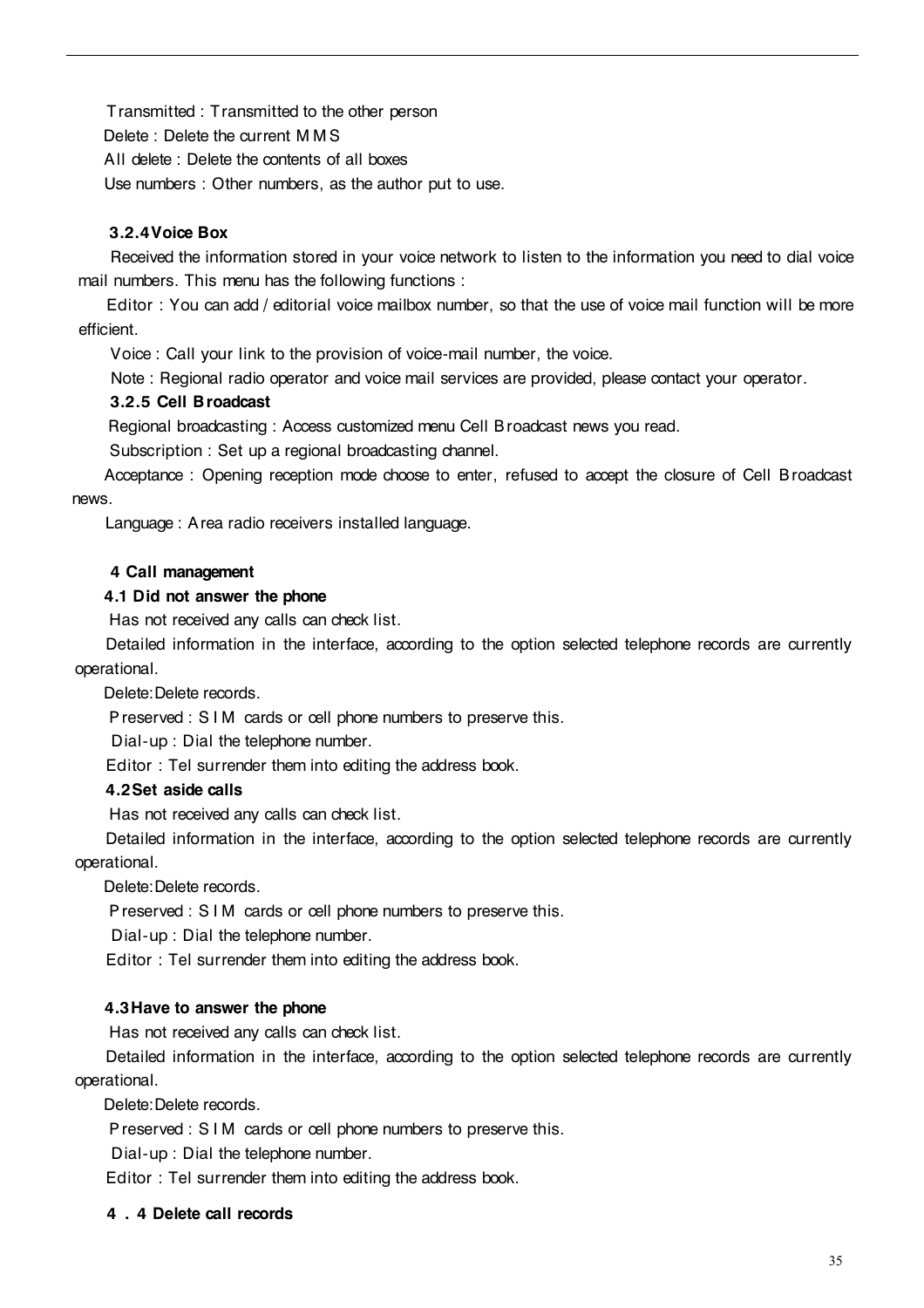Has not received any calls can check list.

Detailed information in the interface, according to the option selected telephone records are currently operational.

Delete:Delete records.

Preserved : S I M cards or cell phone numbers to preserve this.

Dial-up : Dial the telephone number.

Editor : Tel surrender them into editing the address book.

# 4 . 5 Airtime

Last call time : Statistics last airtime.

Have telephone Total : Total time allocated telephone.

Received a telephone Total : Total time has to answer the phone.

All time zero : From the statistical data.

# 4.6 Billing phone : Data can be found below.

Last call charge.

All calls cost.

The call charge zero.

Cost restrictions : Phone installed ceiling.

Prices and rates : Set the call cost per unit time.

# 4.7 S MS counter

Sent : Statistics of the number of messages sent. Acceptance : Statistics of the number of messages sent.

# 4.8 G PRS counter

Last transmission : Statistics last transmission of data flow. The last to receive : Statistics last transmission of data flow. All transmissions : Statistics last transmission of data flow. Accept all : Statistics last transmission of data flow. Counter RZ : Reset all statistics and start counting.

# 5 I nstalled

# 5.1 Telephone installed

Set up mobile " time period", " the establishment of the Town " and " set time" time " format set up" Set up "a machine timer switch"

Set up mobile phone use " language"

Set up mobile phone " set input "

Set up mobile phone " waiting menu shows that the" install " wallpapers "

# 5.2 Phone installed

Installation of "aircraft" numbers indicate. installed whether to open up "call waiting" and "Call Transfer" and "unable to transfer calls when connected" and " no response when transfer calls, " " transfer calls at busy, " " transfer all data calls " " the transfer of all calls to abolish"

# 5.3Network Configuration

Set up mobile phone networks

# 5.4 Set up safety

S I M lock :

You can set up under the menu option for the safety of mobile phones, or cell phone S IM cards to prevent unauthorized use.

P IN control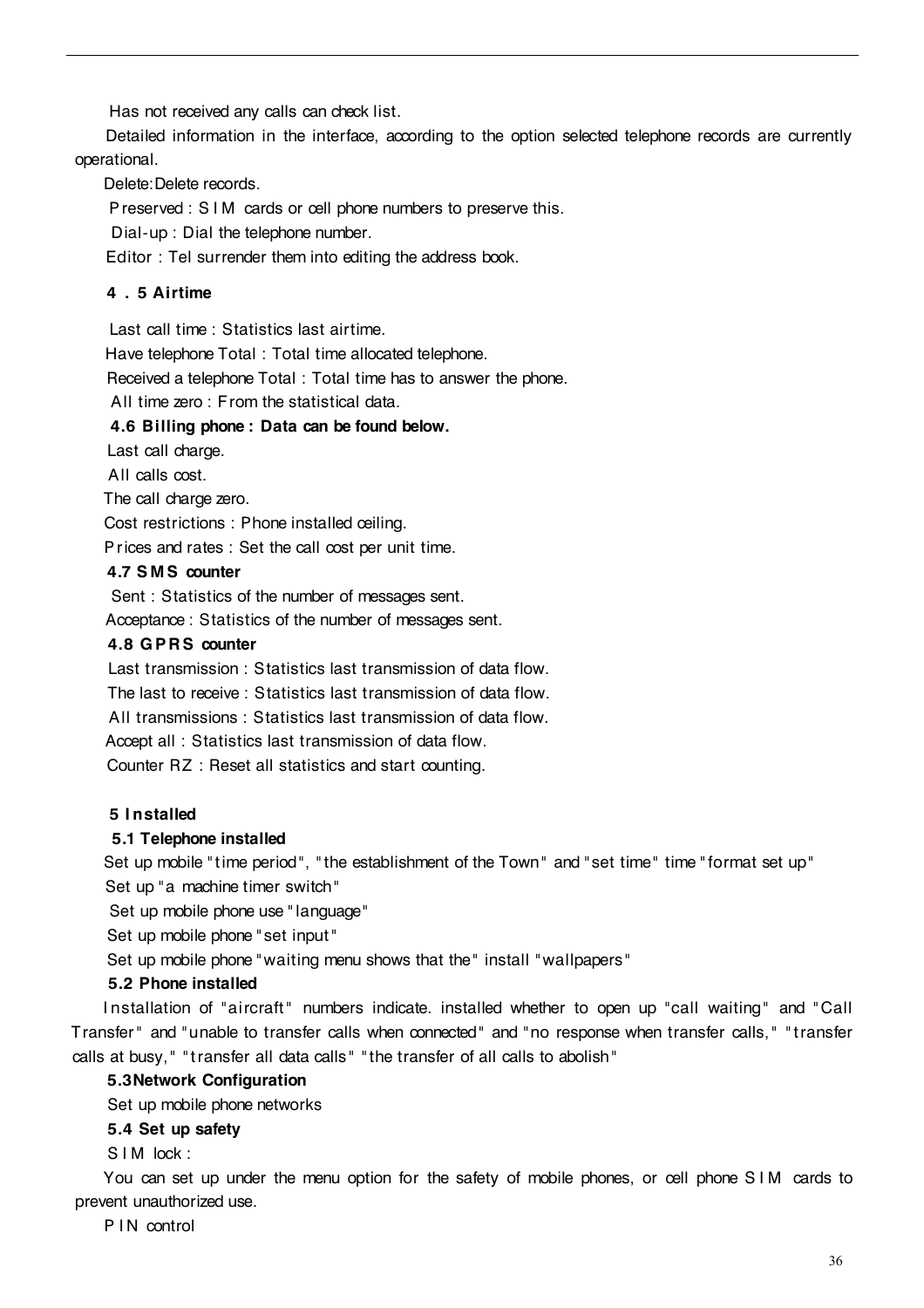P IN S IM you can prevent illegal use.

If the current P IN closed, opened P IN protection can choose to open next P IN switched to ask you; If the current P IN has opened, closed choose to close P IN protection P IN opted for a change. P IN P IN2 code can install a new change, according to the old P IN suggested were imported, P IN new P IN new and repeat.

Attention : If three successive P IN wrong, S IM will be Deadlock and when that happens, you need to unlocking code S I M PUK. P IN S I M and PUK codes together may provide it to you and, if not, please contact your network supplier. The default is 1,234 P I N general, to set up as soon as possible to change the password.

#### Telephone locks :

Cell phone was locked to prevent non-authorized use your cell phone.

Control options can be locked open cell phones, cell phone password-protected, ask your cell phone will be switched on next password; closed closed cell phone can be password-protected.

Attention :Telephone 1122 is the default password lock, you should be changed as soon as possible for their own passwords.

Fixed dial :

If you support the SIM can only restrict dial selected numbers. When this function opened, Dial-up table can be fixed only dial a telephone number or a few figures to show the beginning of the telephone number.

On the keyboard locks : Software acquiescence in 10 seconds to close the keyboard lock, or set up for 10 seconds, 30 seconds, 60 seconds, 5 minutes; Keyboard reaction lifting operation, the left switch planes Key row twice.

#### 5.5 Resumption of the factory installed

The manufacturer set a password to resume duty.

#### 5.6 Sound effect

Equalizer : Adjusting the "balance" in a state of "no change", "Super Bass" and "Dance" and "classical music" and " Treble", "dinner" and "pop music" or " rock " types.

### 6 Toolbox

### 6.1 Entertainment

I nclude "game", "code" " Calendar" and "alarm clock" and "Universal Time" and " Additional functions, " and so on

#### 7Multimedia

#### 7.1 Audio music machine

Which can be based on the use of "broadcast" and "detailed information" and "Placing rings," and "broadcast updated list " and " set " function.

Broadcast : Current broadcast music.

Detailed information : Music current information.

Placing rings Secretary : Look at the current ranges, as a "message" and "calls " buzz.

Broadcast updated list : Re-reading memory song information.

M P3 Player state to adjust the volume : Increase by 2 figure , bond reduced by 8 figure The only support machine M P4 AV I video broadcast format (audio-video interactive).

M P4 broadcast state to adjust the volume : The maximum volume has tacitly agreed to set up mobile phones, according to the "?" key to enter a quiet state, not for the sound and orderly movements.

#### 7.2 Recording

Use " recording" function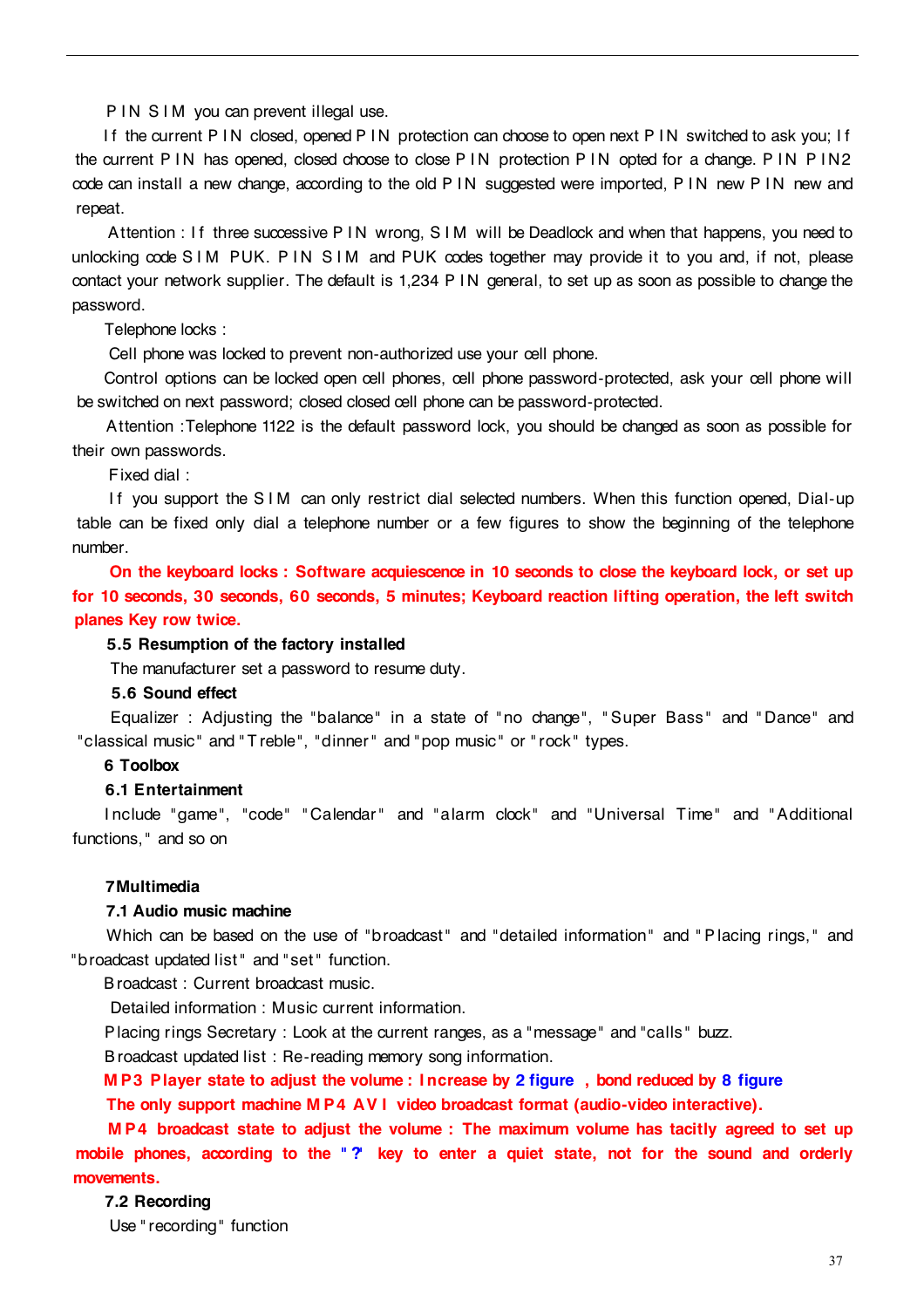7.3File Management Memory check :

I mages : Photo I nformation

Audio : Audio File I n formation

My Music : Table I shows

Receiced : Recorded information.

The corresponding menu can be used as "opening" of a " new folder", " rename", "delete", " sequencing" of the document or folder operation.

### 8 Situations

Users can choose different scene modes, but also a mode of self-definition of several scenes. The cell phone provides a general pattern : seven scene modes, meeting formats, indoor model, outdoor model, headphone model.

#### 8.1 Situations

In general pattern can be created "rings installed" and "calls" and "alarm" and "switched on" and "turned off" and "news" and "buttons" of "noise" and "Neither method" and "buzz type", "indicated Music," " responsive mode" and " LCD backlight" option.

Note: Volume Setting: 1). Click " User Profiles"---"Gerneral"---"Customize"---Tone setup "----"incoming call" or "Alarm" ----adjust volume by up or down button"

#### 8.2 Meeting mode

In the model can be created "buzz set up" and "calls" and "alarm" and "switched on" and "turned off" and " news" and " buttons" of " noise" and " Neither method" and " buzz type", " indicated Music," " responsive mode" and " LCD backlight" option.

### 8.3 outdoor mode

Outdoor model can be created " rings installed" and "calls " and "alarm" and " switched on" and " turned off" and "news" and "buttons" of "noise" and "Neither method" and "buzz type", "indicated Music," " responsive mode" and " LCD backlight" option.

#### 8.4 Indoor Model

I ndoor model can be created " rings installed" and "calls " and "alarm" and " switched on" and " turned off" and "news" and "buttons" of "noise" and "Neither method" and "buzz type", "indicated Music," " responsive mode" and " LCD backlight" option.

#### 8.5 Headphone model

In headphone models can be created "buzz set up" and "calls" and "alarm" and "switched on" and "turned off" and "news" and "buttons" of "noise" and "Neither method" and "buzz type", "indicated Music," " responsive mode" and " LCD backlight" option.

#### 9 Services

In the "service" option can set the parameters needed for mobile Internet access. (SIM and the operator)

#### 9.1 WAP

Support your cell phone based on wireless application protocol (WAP) services. You can visit your support network operator services. The menu may give you access to news services, such as weather and flight information.

Attention : G PRS network support service needs, we must also opening G PRS network coverage in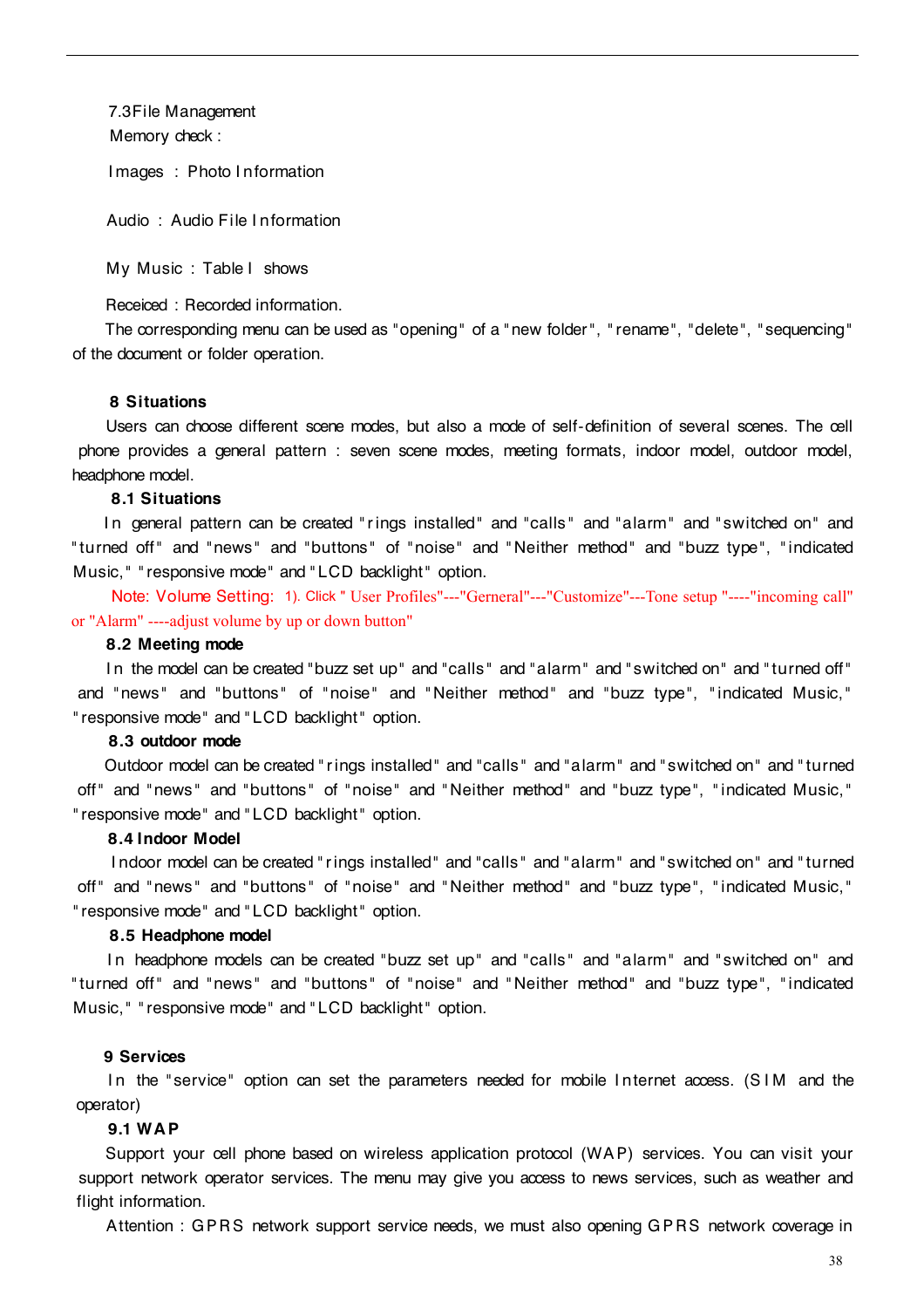the region, can use GP RS services.

Front page : Landing home page. Home page is set up as you start connecting the creation of WAP websites. I f you have not installed and manufacturers will use predetermined sites.

Bookmarks : Showing all bookmarks. Bookmarks can choose a direct link to the web site.

Historical records : The record before you have visited I nternet site.

The address : You can input an arbitrary choice of the WAP, or other I n ternet sites.

Service boxes : The news sent, storage service providers.

I nstalled:For online access to the set.

1. Started setting up the current network set up : the choice group.

2. Editors current network installed : The parameters of the Web site. I ncluding P ROF I LE NAM E, home page, I P address, I P ports, user name, password and account data communications to the setup.

#### 9.2 account information

GS M : GS M data transmission data online

G PRS : G PRS data on the use of the I nternet

10Note input

10.1 English and Digital I nput

English keyboard and digital input specific definition :

| Key<br>members | Corresponding character or function                          |                           |
|----------------|--------------------------------------------------------------|---------------------------|
|                | Upper case                                                   | Lower case                |
|                | Space, $@;$ , $?;$ ?, $Z;$ $?;$ $?;$ $?;$ $?;$ $?;$ $?;$ $1$ |                           |
| 2              | А, В, С, Е, Д, Ж, А, З, 2                                    | а, b, c, г, д, ж, а, з, 2 |
| 3              | $D, E, F, M, \check{M}, 3$                                   | d, e, f, и, й, 3          |
| 4              | G, H, I, M, 4,                                               | g, h, i, m, 4             |
| 5              | J,K,L,5                                                      | j, k, l, 5                |
| 6              | $M, N, O, X, \sqcup, \sqcup, T, 6$                           | m, n, o, x, ц, ш, т, 6    |
|                | P, Q, R, S, A, 7                                             | p, q, r, s, Я, 7          |
| 8              | T,U,V,b,III,8                                                | <u>t, u, v, ь, щ, 8</u>   |
| 9              | W, X, Y, Z, 9                                                | w, x, y, z, 9             |
| 0              | %, \$, J,<br>$+, \&, \&, \mathcal{Q},$                       |                           |
| $\star$        | *?,?!:?," <i>????@</i> /–;+&%*=??J \$ ????\^^i               | #?                        |

English importation of the general method of operation :

Each button has been used for the importation of characters. Fast characters repeat button until you need arise. Such as cursor movement, importation of a character.

# Switching with key input method.

When you need a box is a crucial state in capital letters or lowercase letters, according to a 0 bond. Ruanjian removed with the right input error.

#### 11 Computers and archives storage

#### 11.1 Computers and U disk

When the cell phone connection to the computer through USB computer link, I should be grateful if you would cell phone turned off. 3-5 seconds in the cell phone screen will show "USB " time for the use of U-disk storage. Please refer to the specific use of U disk use. "My music "folder is for MP3 song, Video Folder is for Video M P4 Video.

#### 11.2 File Management

When you need to make adjustments in the paper files, cell phone, please enter the music player (Aideo) Animation Player (Video), photo memory ( Images), for the corresponding documentation into. derived work.